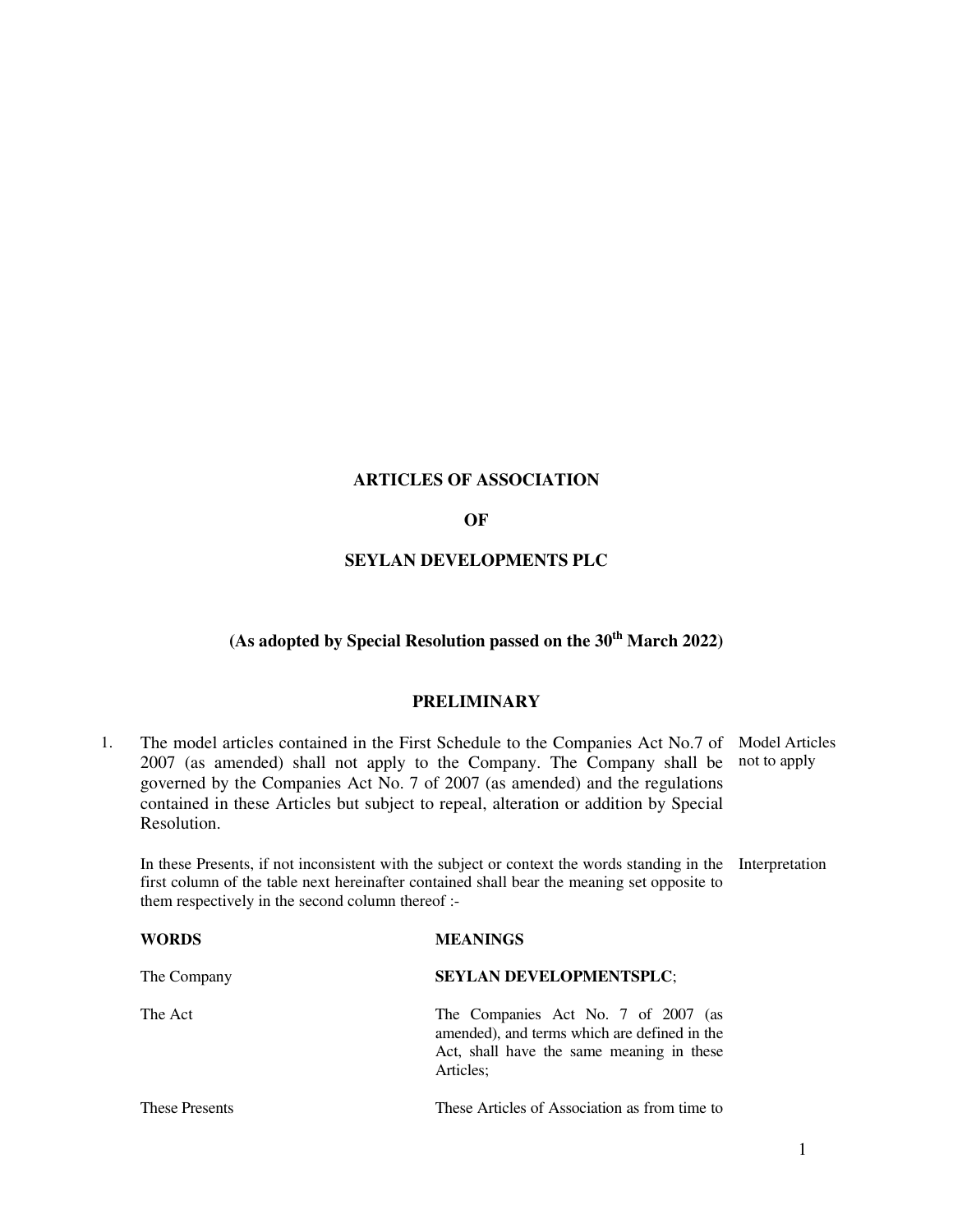|                           | time altered by Special Resolution;                                                                                                                                                                                          |
|---------------------------|------------------------------------------------------------------------------------------------------------------------------------------------------------------------------------------------------------------------------|
| The Board                 | The Directors for the time being of the<br>Company including (where the context so<br>admits or requires) Alternate Directors;                                                                                               |
| Director or Directors     | Means a Director or the Directors (as the case<br>may be) for the time being of the Company,<br>including where the context so requires or<br>admits Alternate Directors, and the Directors<br>assembled at a Board Meeting; |
| Month                     | Calendar Month;                                                                                                                                                                                                              |
| Presence or Present       | With regard to a shareholder at a meeting<br>means presence or present personally or by<br>proxy or by attorney duly authorized;                                                                                             |
| Registered Office         | Means the registered office for the time being<br>of the Company;                                                                                                                                                            |
| <b>Special Resolution</b> | Has the meaning assigned thereto by the Act;                                                                                                                                                                                 |
| Year                      | Calendar Year;                                                                                                                                                                                                               |
| <b>Working Day</b>        | A day other than Saturday, Sunday or a<br>public holiday.                                                                                                                                                                    |

 In these Presents, if not inconsistent with the subject or context, the words shall have the same meaning attributed to them in the Act.

In these Presents, if not inconsistent with the subject or context, the word "signed" in any document shall include the authentication of such documents by means of an electronic signature.

 The expressions 'the Secretary' or 'the Secretaries' shall include any individual, firm or company appointed by the Board to perform any of the duties of the Secretary.

 Words importing the singular number only shall include the plural and vice versa, the words importing the masculine gender shall include the feminine gender, the words importing persons shall include corporations and companies.

The headings and marginal notes are inserted for convenience only and shall not affect the construction of these Presents.

The objects for which the Company is established are, (i) Development of the property located at N0.90, Galle Road, Colombo 03. Objects of the Company

- (ii) All incidental activities relating to the construction of buildings, renting, leasing and the disposal of any or all of such properties.
- 3. The Company is a limited company. Limited

2.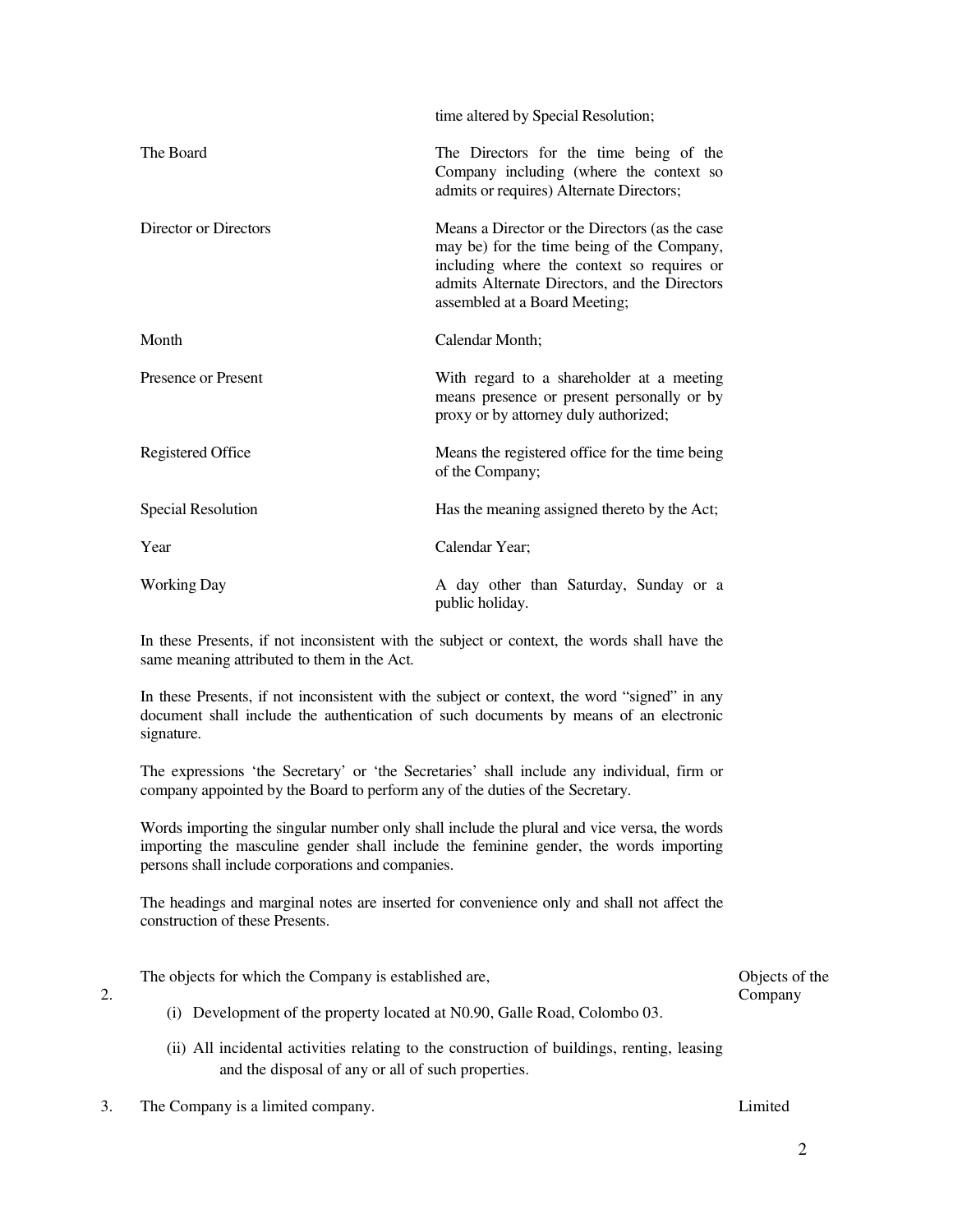### **SHARES**

- 4. (1) Subject to Articles 4 (2) and 4 (3) of these Articles, the Board may issue such Issue of shares shares to such persons as it thinks fit in accordance with Section 51 of the Act. Where the shares confer rights other than those specified in subsection (2) of Section 49 of the Act, or impose any obligation on the holder, the Board must approve the terms of issue which set out the rights and obligations attached to the shares as required by subsection (2) of Section 51 of the Act.
	- (2) Before it issues shares, the Board must decide the consideration for which the shares will be issued. The consideration must be fair and reasonable to the Company and to all existing shareholders.
	- (3) Where the Company issues shares which rank equally with or prior to existing shares, those shares must unless the Company determines otherwise by Special Resolution be offered to the holders of the existing shares in a manner which would, if accepted, maintain the relative voting and distribution rights of those shareholders. The offer must remain open for acceptance for a reasonable time. The Company may at a time of making said offer request the holders of existing shares who desire an allotment of shares in excess of their respective proportions to state how many of the excess shares he or she desires should any of the existing holders of shares expressly decline to accept the whole of their respective proportions. The shares so declined may be allotted in such numbers as the Directors decide or may be allotted and issued to such other persons as the Directors consider appropriate. Provided however that an issue of Redeemable Preference Shares carrying a fixed or variable coupon or any shares which do not carry voting rights shall not require an offer to be made to the holders of existing shares. Provided further that no approval shall be required from any shareholders who do not have any voting rights with respect to any further issue of shares by the Company.
- 5. (1) Subject to Article 4 (3) the Board may issue any shares with any preferential rights or privileges with respect to voting, distributions or return of capital or subject to any special terms or conditions with respect to voting, distributions or return of capital with or without any special designation and from time to time to modify, commute, abrogate, or deal with any rights, privileges, terms conditions or designations for the time being attached to any class of shares in accordance with the provisions herewith.
	- (2) Nothing in these presents contained shall preclude the Board from recognizing and acting on a renunciation of allotment of any share by the allottee thereof in favour of any other person.
	- (3) The rights attached to shares shall not, unless otherwise expressly provided by the terms of issue of that class, be deemed to be varied by the creation or issue of further shares ranking *pari passu* therewith.
- 6. In the event of the Directors having issued any shares, which are partly paid, the Directors may from time to time make calls upon the holders of such shares in respect of any money unpaid on their shares, subject to a period of not less than fourteen (14) days' notice being given for payment. Partly paid shares and calls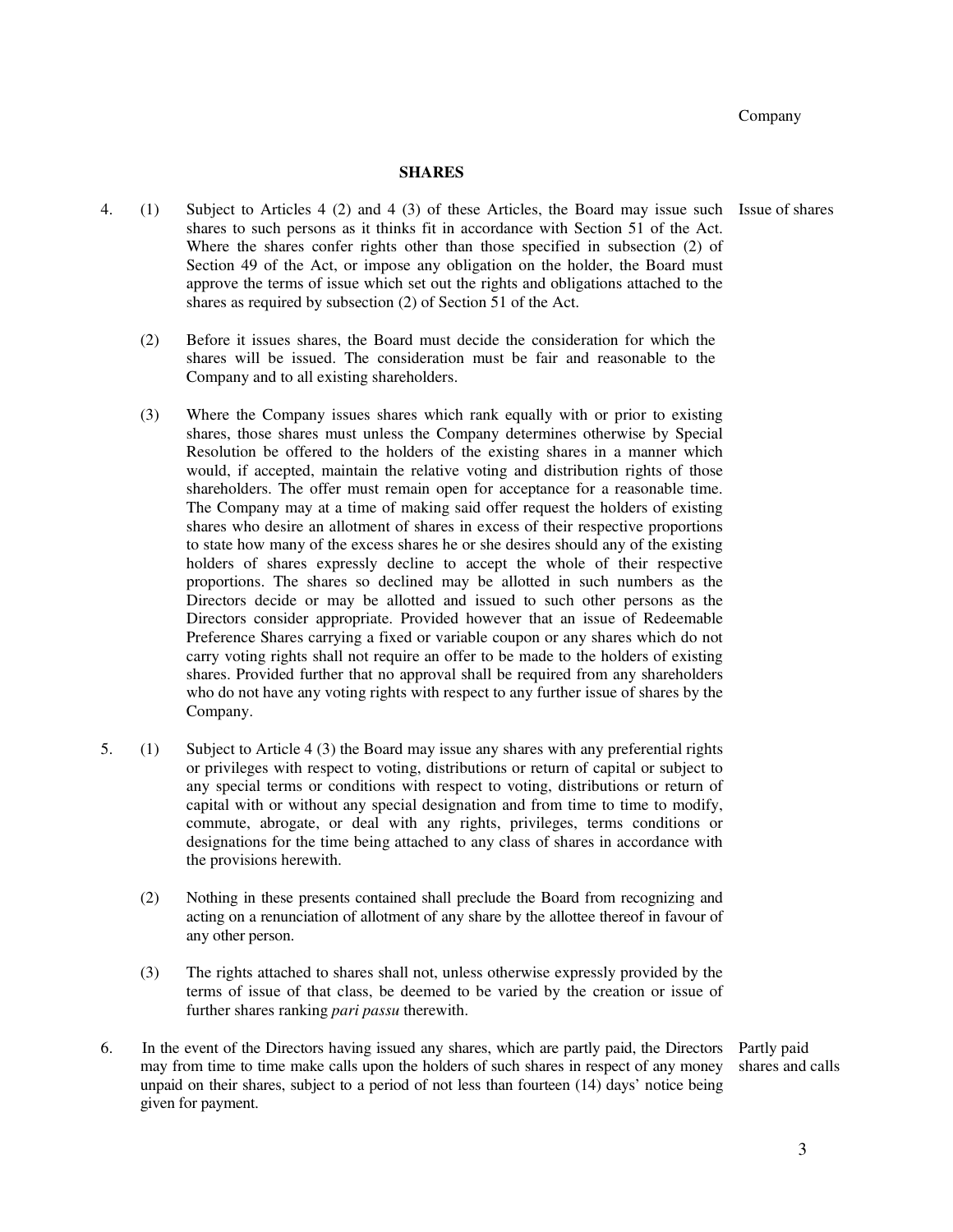# 7. The Company may give financial assistance directly or indirectly for or in connection with the acquisition of own shares and in accordance with Sections 70 and 71 of the Act.

- 8. (1) The Company may by Special Resolution reduce its stated capital to such amount as it thinks appropriate in accordance with Section 59 of the Act.
	- (2) The Company shall in accordance with Article 12(6) issue a share certificate for the number of shares consequent to such reduction in lieu of the share certificates held by the shareholder.
- 9. (1) The Company may agree to purchase or otherwise acquire its own shares with the Purchase of approval of the Board. shares by the
	- (2) Before the Company offers or agrees to purchase its own shares, the Board of the Company should resolve that :-
		- (i) the acquisition is in the interests of the Company;
		- (ii) the terms of the offer or agreement and the consideration to be paid for the shares is in the opinion of the Company's auditors a fair value; and
		- (iii) it is not aware of any information that has not been disclosed to shareholders which is material to an assessment of the value of the shares, and as a result of which the terms of an offer or the consideration offered for the shares are unfair to shareholders accepting the offer.
	- (3) Before the Company :-
		- (i) makes an offer to acquire shares other than in a manner which will if it is accepted in full, leave unaffected the relative voting and distribution rights of all shareholders; or
		- (ii) agrees to acquire shares other than in a manner which leaves unaffected the relative voting and distribution rights of all shareholders;

 the Board shall resolve that the making of the offer or entry into the agreement, as the case may be, is fair to those shareholders to whom the offer is not made or with whom no agreement is entered in to.

 The share which may be so purchased shall be cancelled immediately upon purchase.

- 10. (1) The Company may issue shares which are redeemable; Redeemable Redeemable
	- (i) At the option of the Company;
	- (ii) At the option of the holder of the share;
	- (iii) On a date specified in these presents;

 Redemption would be for a specified consideration by the Board at the time of issue or a consideration which is calculated on a formula or to be fixed by an independent

Financial assistance for the payment of shares Reduction of stated capital

Company

shares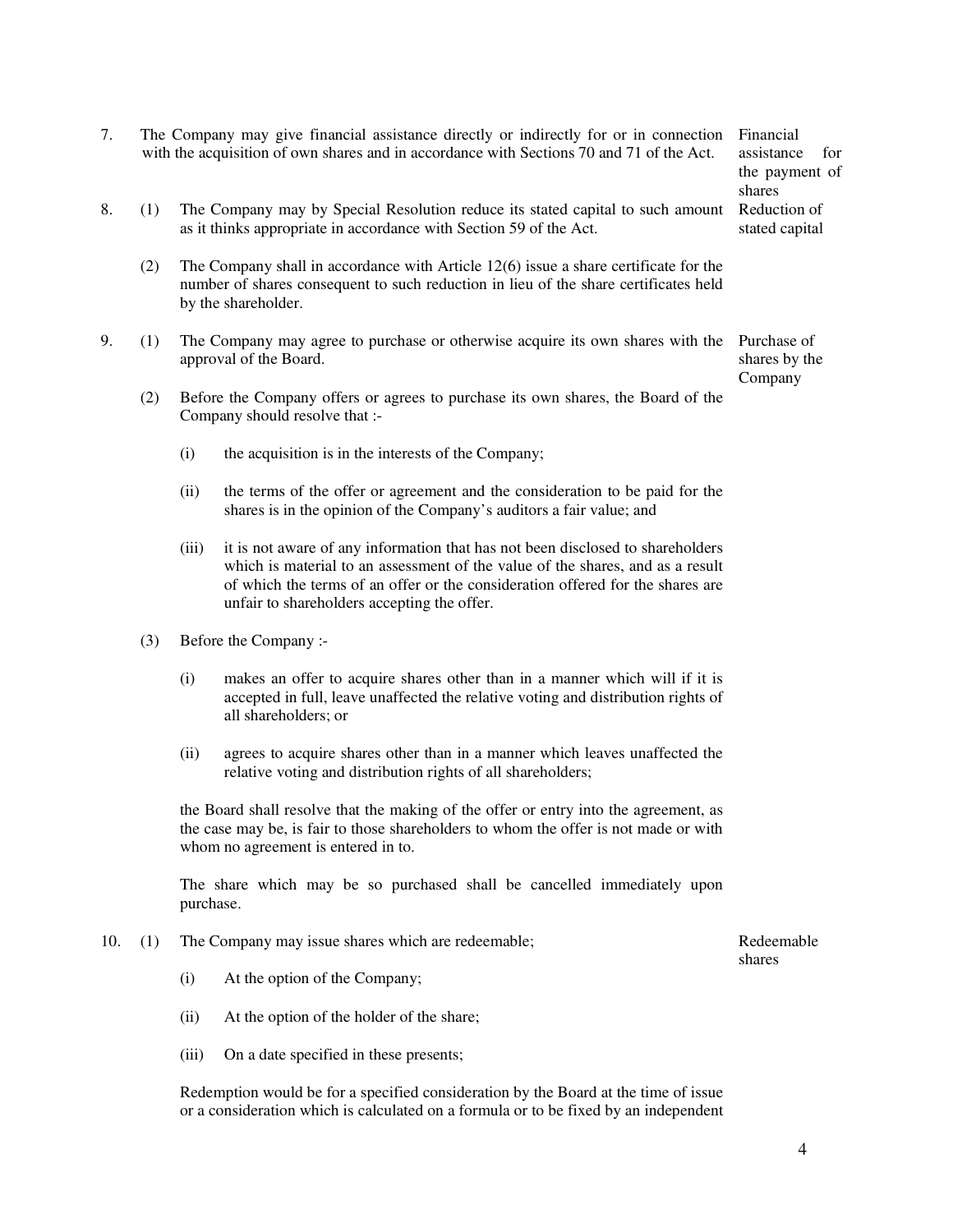financial advisor having such qualifications as the Board may think fit.

- (2) The Company may exercise the option referred to in Article 10(1)(i) above, only after the Board has resolved that the redemption is in the interests of the Company.
- (3) Where shares are redeemed in accordance with Article 10(1)(ii) and the holder of the share gives proper notice to the Company requiring the Company to redeem the share;
	- (i) the Company should redeem the share on the date specified in the notice or if no date is specified, on the date of the receipt of the notice;
	- (ii) the share should be cancelled on the date of redemption; and
	- (iii) from the date of redemption the former shareholder will rank as an unsecured creditor of the Company for the sum payable on redemption.
- (4) Where shares are redeemed in accordance with Article 10(1)(iii);
	- (i) the Company should redeem the shares on that date;
	- (ii) the share is deemed to be cancelled on that date;
	- (iii) from the date specified in Article  $10(1)(iii)$ , the former shareholder ranks as an unsecured creditor of the Company for the sum payable on redemption.
- 11. (1) The Company may by Special Resolution and subject to the provisions of the Act, Consolidation,

splitting and capitalization

- (i) consolidate or split (i.e. subdivide) all or any of its shares in issue in such proportions as it may seem fit, in a manner which would leave the relative voting and distribution rights of all shareholders substantially unaffected;
- (ii) capitalize any part of the amounts for the time being standing to the credit of any of the Company's reserve accounts in a manner which would leave the relative voting and distribution rights of all shareholders substantially unaffected.
- (2) The consolidation, split or capitalization shall take effect on such day as may be determined in the said resolution or by the Board.
- (3) The Company shall within one (01) month issue a share certificate for the number of shares consequent to such consolidation and split in lieu of the share certificates held by the shareholder.
- (4) In the event of a shareholder becoming entitled to a fraction of a share, consequent to the consolidation, split or capitalization, the Directors shall have the power to sell such fractional entitlements and donate the proceeds there from to a charity of their choice.

### **SHARE REGISTER, SHARE CERTIFICATES AND TRANSFER AND TRANSMISSION OF SHARES**

12. (1) The Company must maintain a share register, which complies with Section 123 of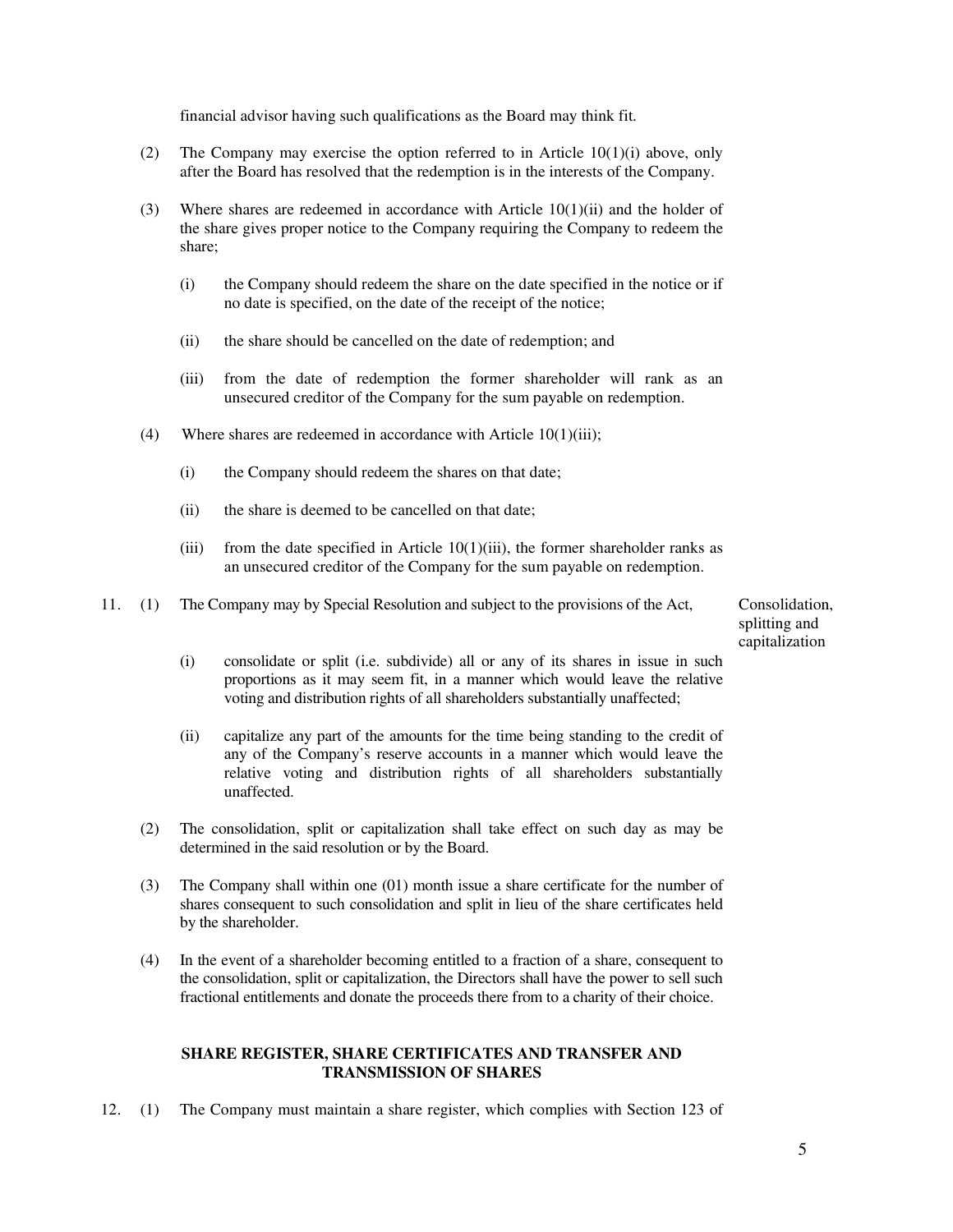the Act. The share register must be kept at the registered office of the Company or any other place in Sri Lanka, notice of which has been given to the Registrar of Companies in accordance with subsection (4) of Section 124 of the Act.

- (2) Where shares are to be transferred, a form of transfer signed by the holder or by his legal representative shall be delivered to the Company. The transfer must be signed by the transferee if the share imposes any liability on its holder.
- (3) (i) The Board may resolve to refuse to register a transfer of a share within six (06) weeks of receipt of the transfer, if any amount payable to the Company in respect of the share is due but unpaid.
- (ii) The Directors may also decline to register a transfer of a share on which the Company has a lien.
	- (iii) The Company shall not register more than three (03) persons as Joint holders (including the principal holder) of any shares (except in the case of executors, administrators or heirs of a deceased member).
	- (4) Where a joint holder of a share dies, the remaining holder/s shall be treated by the Company as the holder/s of that share. Where the sole holder of a share dies, that shareholder's legal representative or a person nominated under Section 544 of the Civil Procedure Code shall be the only person recognised by the Company as having any title to or interest in the share, but nothing herein contained shall release the estate of a deceased holder (whether joint or sole) from any liability in respect of any share solely or jointly held by him.
	- (5) Any person who becomes entitled to a share as a consequence of the death, bankruptcy or insolvency or incapacity of a shareholder may be registered as the holder of that shareholder's shares upon making a request in writing to the Company to be so registered, accompanied by proof satisfactory to the Board of that entitlement. The Board may refuse to register a transfer under this article in the circumstances set out in Article 12(3).
	- (6) Where the Company issues shares or the transfer of any shares is entered on the share register, the Company must within one (01) month complete and have ready for delivery a share certificate in respect of the shares.
	- (7) If a share certificate be defaced, lost or destroyed, it may be renewed on payment of such fee not exceeding Sri Lankan Rupees (Rs.100/-) and on such terms as to evidence and indemnity and the payment of out-of-pocket expenses of the Company in investigating evidence as the Directors think fit.
	- (8) Notwithstanding any provision in these Articles suggesting the contrary,shares listed on the Colombo Stock Exchange shall be freely transferable and registration of the transfer of such listed shares shall not be subject to any restriction, save and except to the extent required for compliance with statutory requirements.
	- (9) Notwithstanding anything to the contrary in the Articles, if and as long as the shares of the Company are listed in the Colombo Stock Exchange the Board may register without assuming any liability therefor any transfer of shares which is in accordance with the rules and regulations in force for the time being and from time to time as laid down by the Colombo Stock Exchange or the Central Depository System.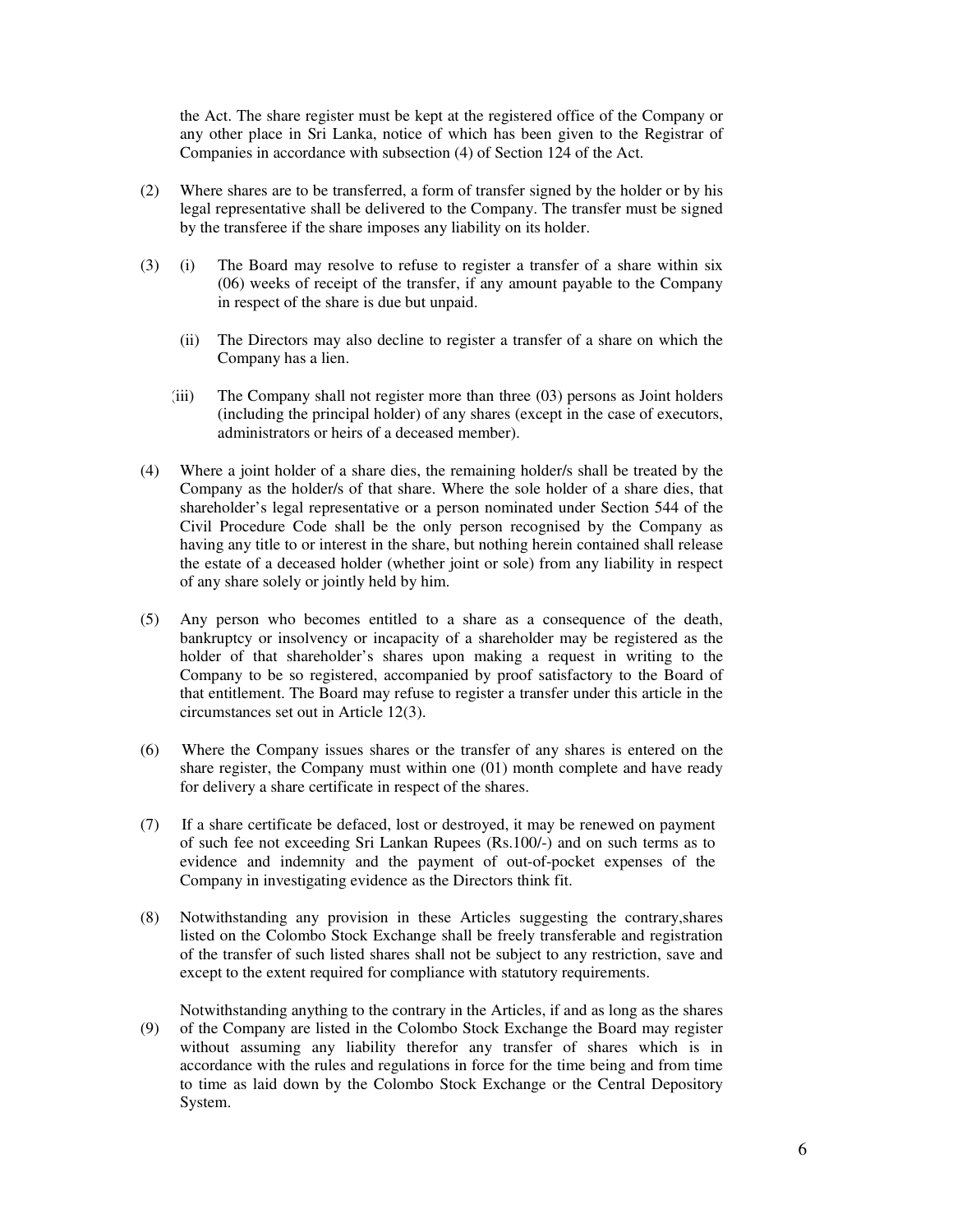#### **MEETINGS OF SHAREHOLDERS**

- 13. (1) Subject to Article 14(1)(iii) written notice of the time and place of a meeting of Notice of shareholders must be given to every shareholder entitled to receive notice of the meetings meeting and to every Director and the auditor of the Company :-
	- (i) not less than fifteen (15) working days in the case of an Annual General Meeting;
	- (ii) not less than fifteen (15) working days before the meeting, if it is intended to propose a resolution as a Special Resolution at the meeting;
	- (iii) not less than five (05) working days before the meeting, in any other case.
	- (2) The notice must set out :-
		- (i) the nature of the business to be transacted at the meeting in sufficient detail to enable a shareholder to form a reasoned judgment in relation to it; and
		- (ii) the text of any resolution to be submitted to the meeting.
	- (3) An irregularity in a notice of a meeting is waived if all the shareholders entitled to attend and vote at the meeting attend the meeting without protest as to the irregularity, or if all such shareholders agree to the waiver in writing.
	- (4) Notwithstanding the provisions of Article 13(2) above, the following business transacted at an Annual General Meeting of the Company shall constitute routine business and shall not require notice thereof:
		- (i) declaring dividends;
		- (ii) considering the annual report prepared in accordance with Section 168 of the Act;
		- (iii) appointing auditors and fixing the remuneration of the auditors or determining the manner in which such remuneration is to be fixed;
		- (iv) electing Directors in the place of those retiring by rotation or otherwise.
	- (5) If a meeting of shareholders is adjourned for less than thirty (30) days, it is not necessary to give notice of the time and place of the adjourned meeting, other than by announcement at the meeting which is adjourned.
- 14. (1) A meeting of shareholders may be held either :- Methods of

holding meetings

- (i) by a number of shareholders who constitute a quorum, being assembled together at the place, date and time appointed for the meeting; or
- (ii) by means of audio, or audio and visual communication by which all shareholders participating and constituting a quorum, can simultaneously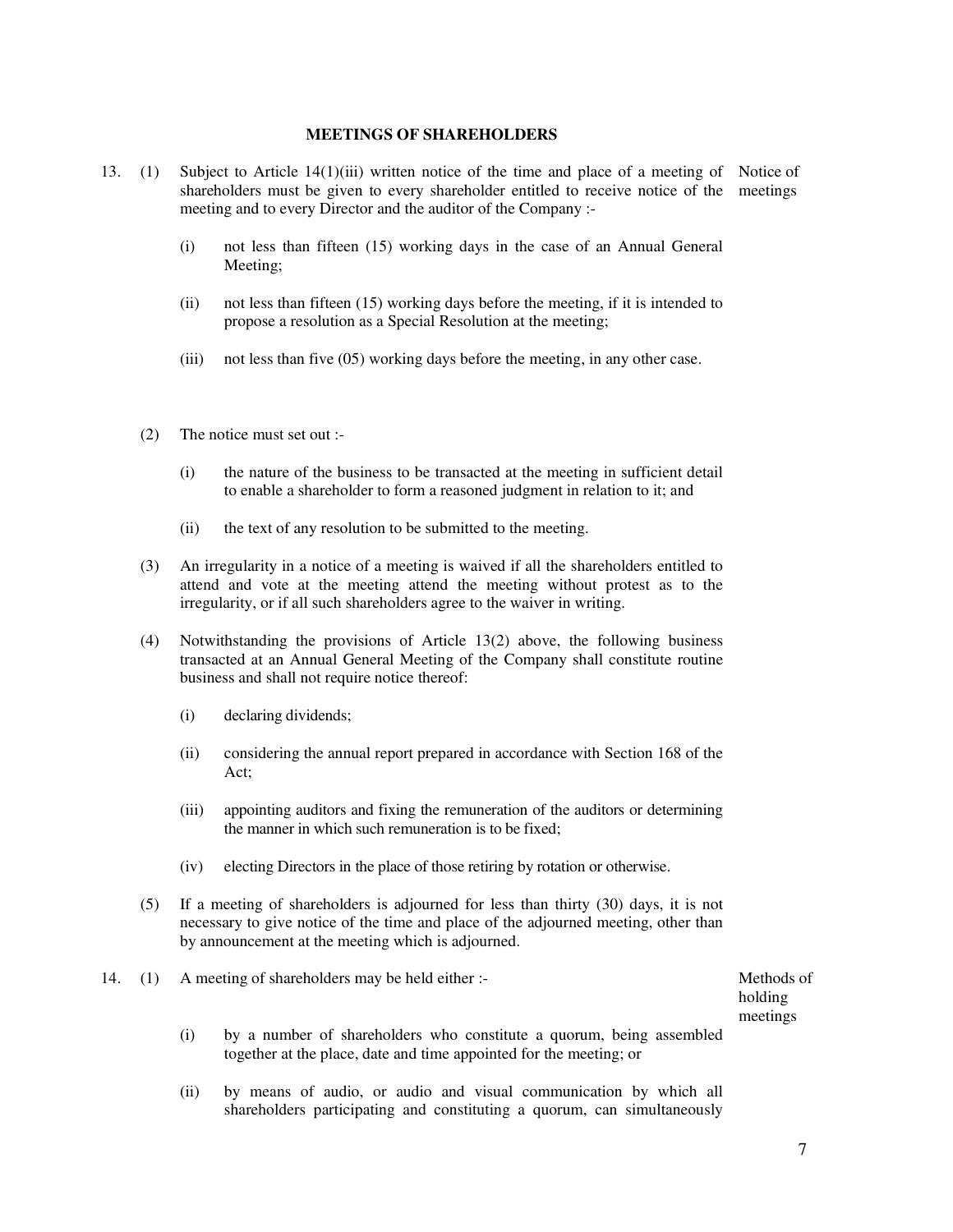hear each other or hear and see each other throughout the meeting.

- (iii) A resolution in writing signed by not less than eighty-five *per centum* of the shareholders entitled to vote on the resolution at a meeting of shareholders, who together hold not less than eighty-five *per centum* of the votes entitled to be cast on that resolution, is as valid as if it had been passed at meeting of those shareholders. The Company need not hold an annual meeting if everything required to be done at the meeting (by resolution of otherwise) is done by resolution is in accordance with this clause.
- (2) Within five (05) working days of a resolution being passed under paragraph 1(iii) of this Article, the Company must send a copy of the resolution to every shareholder who did not sign it.
- (3) A resolution may be passed under paragraph 1(iii) of this Article without any prior notice being given to shareholders.
- 15. (1) Subject to Article 15(3) below, no business may be transacted at a meeting of Quorum shareholders if a quorum is not present.
	- (2) A quorum for a meeting of shareholders is present if three (03) shareholders entitled to vote or their proxies are present.
	- (3) If a quorum is not present within thirty (30) minutes after the time appointed for the meeting, the meeting is adjourned to the same day in the following week at the same time and place, or to such other date, time and place as the directors may appoint. If at the adjourned meeting, a quorum is not present within thirty (30) minutes after the time appointed for the meeting, the shareholders present and entitled to vote or their proxies shall be deemed to form a quorum.
- 16. (1) If the Directors have elected a chairperson of the Board, and the chairperson of the Chairperson Board is present at a meeting of shareholders, he or she must chair the meeting.
	- (2) If no chairperson of the Board has been elected or if at any meeting of shareholders the chairperson of the Board is not present within fifteen (15) minutes of the time appointed for the commencement of the meeting, the shareholders present may choose one of their numbers to be chairperson of the meeting.
- 17. (1) In the case of a meeting of shareholders unless a poll is demanded, voting at the meeting shall be by whichever of the following methods as determined by the chairperson of the meeting; Voting at meetings of Shareholders'
	- (i) voting by voice; or
	- (ii) voting by show of hands.
	- (2) A declaration by the chairperson of the meeting that a resolution is carried by the requisite majority is conclusive evidence of that fact, unless a poll is demanded in accordance with Article 17(3).
	- (3) At a meeting of shareholders, a poll may be demanded by;
		- (i) not less than five (05) shareholders having the right to vote at the meeting; or
		- (ii) a shareholder or shareholders representing not less than ten (10) *per centum* of the total voting rights of all shareholders having the right to vote at the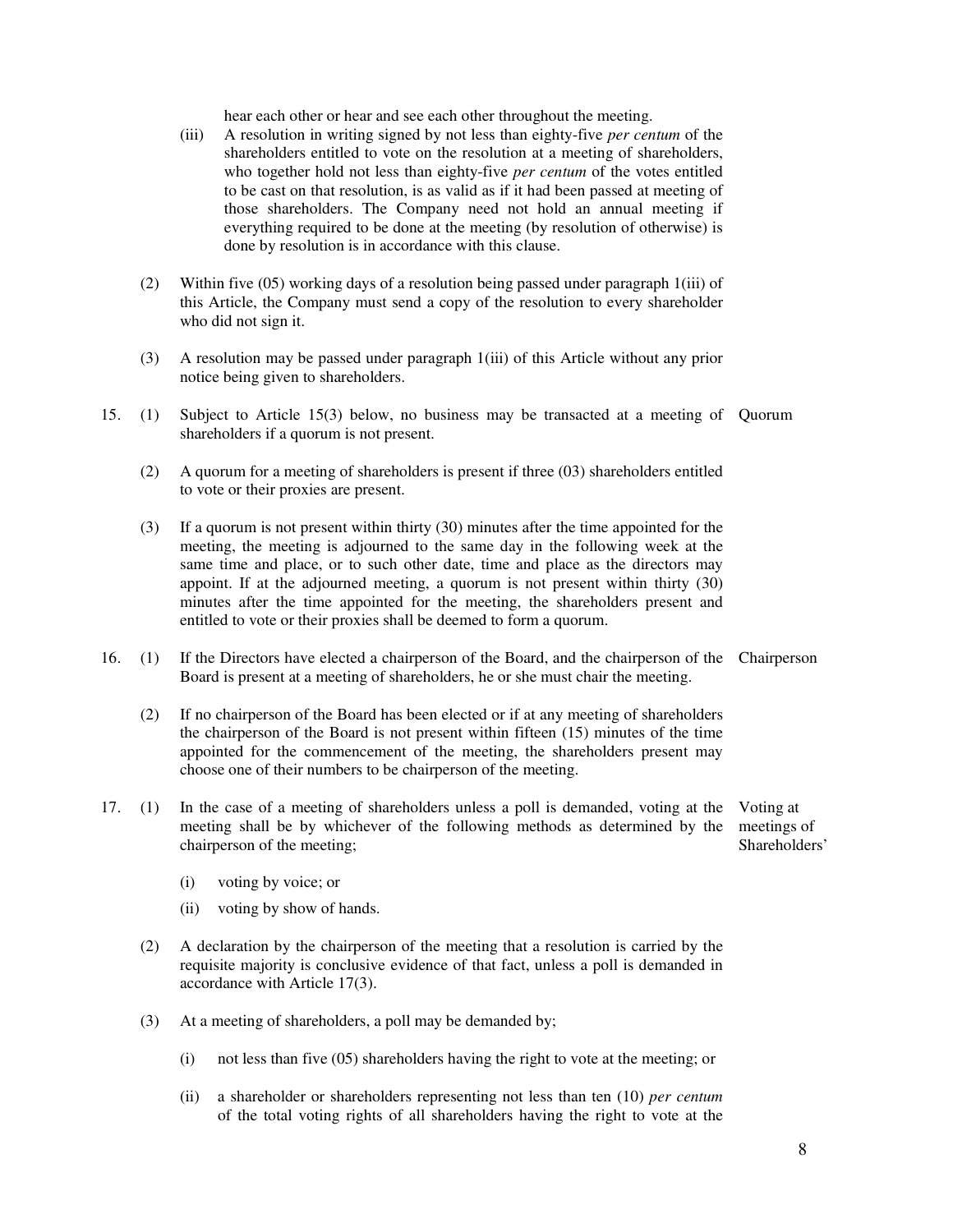meeting;

(iii) the chairperson.

- (4) A poll may be demanded either before or immediately after the vote is taken on a resolution.
- (5) If a poll is taken, votes must be counted according to the votes attached to the shares of each shareholder present and voting.
- (6) The chairperson of a shareholders' meeting is entitled to a casting vote.
- (7) If a poll is duly demanded (and the demand be not withdrawn) it shall be taken in such manner (including the use of ballot or voting papers or tickets) as the person presiding at the meeting may direct and the result of a poll shall be deemed to be the resolution of the meeting at which the poll was demanded. The person presiding may (and if so requested shall) appoint scrutineers and may adjourn the meeting to some place and time fixed by him for the purpose of taking and declaring the result of the poll.
- (8) The demand for a poll shall not prevent the continuance of a meeting for the transaction of any business other than the question on which the poll has been demanded.
- (9) No objection shall be made to the validity of any vote except at the meeting or poll at which such vote shall be tendered and every vote to which no objection shall be made at such meeting or poll shall be deemed valid for all purposes of such meetings or poll whatsoever.
- 18. (1) A shareholder entitled to vote may exercise the right to vote either by being present in person or by proxy.
	- (2) A proxy for a shareholder is entitled to attend and be heard at a meeting of shareholders as if the proxy were the shareholder.
	- (3) A proxy must be appointed by notice in writing signed by the shareholder.
	- (4) No proxy is effective in relation to a meeting, unless a copy of the notice of appointment is given to the Company not less than forty- eight (48) hours before the start of the meeting.
	- (5) An instrument appointing a proxy shall be in the following form or in a form as near thereto as circumstances admit :-

### **SEYLAN DEVELOPMENTSPLC**

| member/members of the above named Company hereby                                            |  |  |  |  |  |  |  |
|---------------------------------------------------------------------------------------------|--|--|--|--|--|--|--|
|                                                                                             |  |  |  |  |  |  |  |
|                                                                                             |  |  |  |  |  |  |  |
| me/us and to speak and vote for me/us on my/our behalf at the annual/extraordinary, (as the |  |  |  |  |  |  |  |
|                                                                                             |  |  |  |  |  |  |  |
| 20 and at any adjournment thereof.                                                          |  |  |  |  |  |  |  |

Signed this ...................... day of ............... 20.....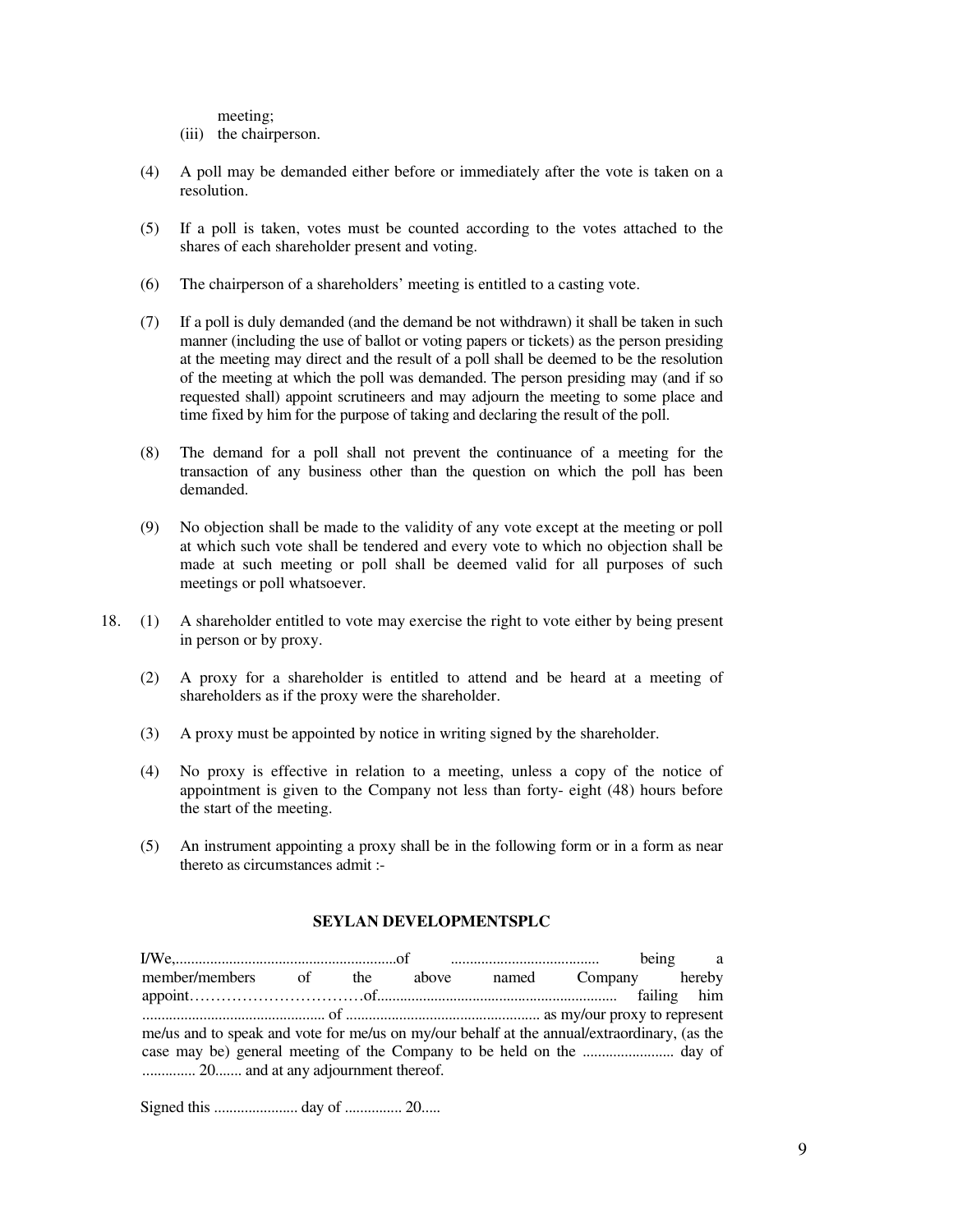|     | (6) |                                                                                                                                                                                                                                                                                                                                                                                                                                                                                                                      | A body corporate which is a shareholder may appoint a representative to attend a<br>meeting of shareholders or any class of shareholders on its behalf by resolution of<br>its Directors or other governing body.                                                                                                                                              | Corporations<br>may act by<br>representatives |  |  |
|-----|-----|----------------------------------------------------------------------------------------------------------------------------------------------------------------------------------------------------------------------------------------------------------------------------------------------------------------------------------------------------------------------------------------------------------------------------------------------------------------------------------------------------------------------|----------------------------------------------------------------------------------------------------------------------------------------------------------------------------------------------------------------------------------------------------------------------------------------------------------------------------------------------------------------|-----------------------------------------------|--|--|
| 19. | (1) | The Board must ensure that minutes are kept of all proceedings at meetings of<br>shareholders.                                                                                                                                                                                                                                                                                                                                                                                                                       |                                                                                                                                                                                                                                                                                                                                                                |                                               |  |  |
|     | (2) |                                                                                                                                                                                                                                                                                                                                                                                                                                                                                                                      | Minutes which have been signed as correct by the chairperson of the meeting are<br>prima facie evidence of the proceedings.                                                                                                                                                                                                                                    |                                               |  |  |
| 20. | (1) | Shareholders entitled to do so may give notice of the resolution to the Company in<br>Shareholders'<br>accordance with Section 142 of the Act and it shall be the duty of the Company to<br>Resolutions<br>give notice of the resolution or circulate any statements, or both, as the case may<br>be, in accordance with such section. The Company is not required to give notice of<br>a resolution or circulate a statement in the circumstances set out in subsections (4)<br>or $(5)$ of Section 142 of the Act. |                                                                                                                                                                                                                                                                                                                                                                |                                               |  |  |
|     | (2) |                                                                                                                                                                                                                                                                                                                                                                                                                                                                                                                      | The Company shall give shareholders notice of any resolution and circulate to<br>shareholders any statement with respect to the matter referred to in any proposed<br>resolution or the business to be dealt with at that meeting upon receiving a<br>requisition in writing of such number of shareholders as referred to in Section 142<br>$(2)$ of the Act. |                                               |  |  |
| 21. |     | Where two $(02)$ or more persons are registered as the holder of a share, the vote of the<br>Votes of joint<br>person named first in the share register and voting on a matter shall be accepted to the<br>holders<br>exclusion of the votes of the other joint holders.                                                                                                                                                                                                                                             |                                                                                                                                                                                                                                                                                                                                                                |                                               |  |  |
| 22. |     | If a sum due to the Company in respect of a share has not been paid, that share may not<br>Loss of voting<br>be voted at a shareholders' meeting other than a meeting of an interest group unless there<br>right if calls<br>is provision to the contrary at the time of issue of shares to such shareholder.<br>unpaid                                                                                                                                                                                              |                                                                                                                                                                                                                                                                                                                                                                |                                               |  |  |
| 23. | (1) | Subject to Articles 23(2) and 23(3) below, the Board must call an Annual General<br>Meeting of the Company to be held;                                                                                                                                                                                                                                                                                                                                                                                               |                                                                                                                                                                                                                                                                                                                                                                |                                               |  |  |
|     |     | (i)                                                                                                                                                                                                                                                                                                                                                                                                                                                                                                                  | once in each calendar year;                                                                                                                                                                                                                                                                                                                                    | extraordinary<br>general                      |  |  |
|     |     | (ii)                                                                                                                                                                                                                                                                                                                                                                                                                                                                                                                 | not later than six (06) months after the balance sheet date of the Company;<br>and                                                                                                                                                                                                                                                                             | meetings of<br>shareholders                   |  |  |
|     |     | (iii)                                                                                                                                                                                                                                                                                                                                                                                                                                                                                                                | not later than fifteen (15) months after the previous annual meeting.                                                                                                                                                                                                                                                                                          |                                               |  |  |
|     |     | The meeting must be held on the date on which it is called to be held.                                                                                                                                                                                                                                                                                                                                                                                                                                               |                                                                                                                                                                                                                                                                                                                                                                |                                               |  |  |
|     | (2) |                                                                                                                                                                                                                                                                                                                                                                                                                                                                                                                      | The Company need not hold its first Annual General Meeting in the calendar year<br>of its incorporation, but must hold that meeting within eighteen (18) months of its<br>incorporation.                                                                                                                                                                       |                                               |  |  |
|     | (3) | An Extraordinary General Meeting of shareholders entitled to vote on an issue may<br>be called at any time by the Board, and must be called by the Board on the written<br>request of shareholders holding shares, carrying not less than ten percent (10%) of<br>votes which may be cast on that issue.                                                                                                                                                                                                             |                                                                                                                                                                                                                                                                                                                                                                |                                               |  |  |

24. Where the Company proposes to take action which affects the rights attached to shares within the meaning of Section 99 of the Act, the action may not be taken unless it is Voting in interest groups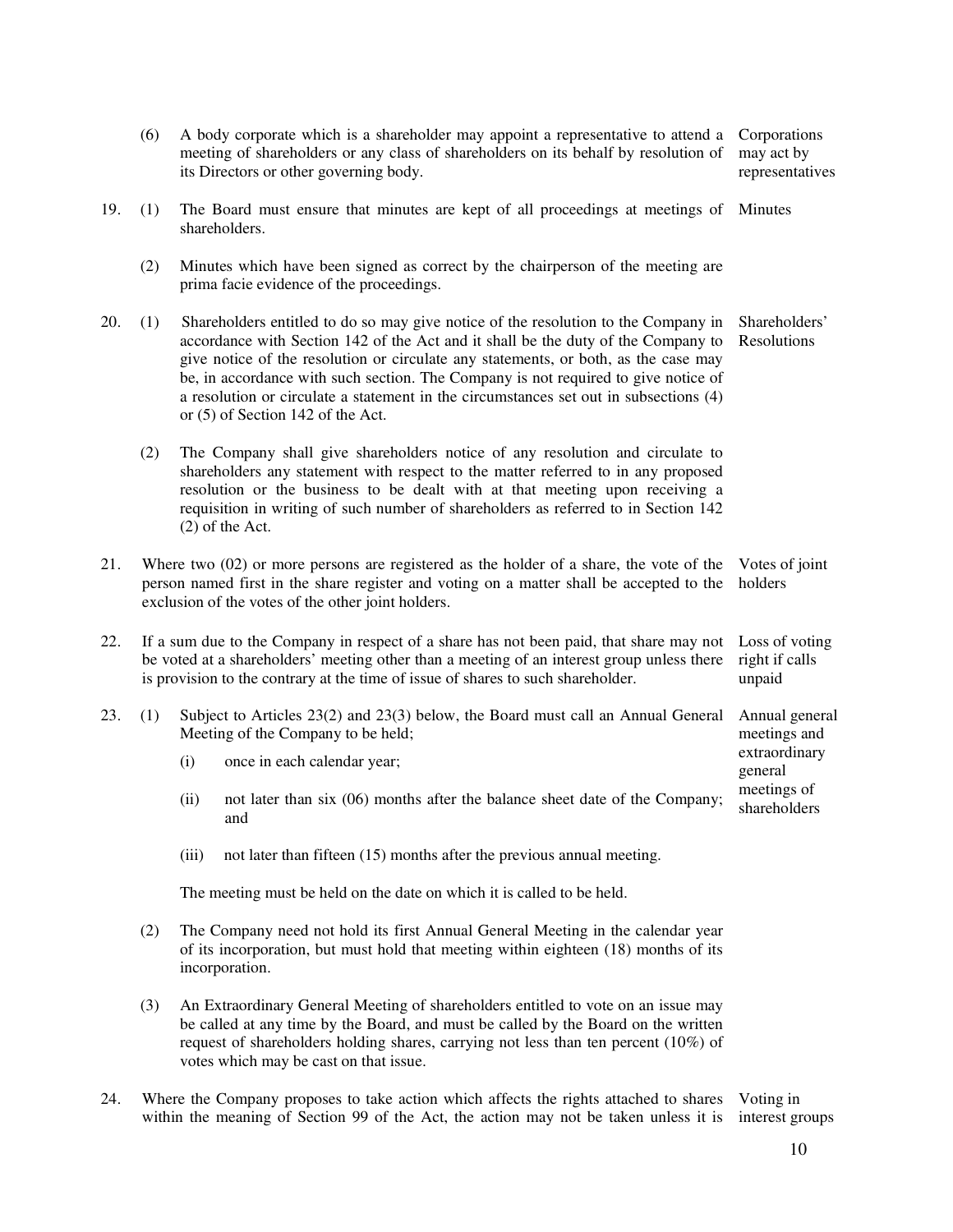approved by a Special Resolution of each interest group, as defined in the Act.

- 25. (1) The shareholders who are entitled to receive notice of a meeting of shareholders for Shareholders any purpose shall be;
	- $(i)$  if the Board fixes a date for the purpose, those shareholders whose names are  $\frac{a}{at}$  meetings registered in the share register on that date.
	- (ii) if the Board does not fix a date for the purpose, those shareholders whose names are registered in the share register at the close of business on the day immediately preceding the day on which the notice is given.
	- (2) A date fixed under Article 25(1) should not precede by more than thirty (30) working days, the date on which the meeting is to be held.
	- (3) Before a meeting of shareholders, the Company may prepare a list of shareholders entitled to receive notice of the meeting arranged in alphabetical order, and showing the number of shares held by each shareholder;
		- (i) if a date has been fixed under Article  $25(1)(i)$ , not later than ten  $(10)$  working days after that date; or
		- (ii) if no such date has been fixed, at the close of business on the day immediately preceding the day on which the notice is given.
	- (4) A person named in a list prepared under Article 25(3) is entitled to attend the meeting and vote in respect of the shares shown opposite his name in person or by proxy, except to the extent that;
		- (i) that person has, since the date on which the shareholders entitled to receive notice of the meeting were determined, transferred any of his shares to some other person; and
		- (ii) the transferee of those shares has been registered as the holder of those shares, and has requested before the commencement of the meeting that his or her name be entered on the list prepared under Article 25(3).

 A shareholder may examine a list prepared under Article 25(3) during normal business hours, at the registered office of the Company.

#### **DIRECTORS AND SECRETARY**

- 26. (1) The Board shall consist of not be less than three(03) and not more than twelve (12) Appointment in number.
	- (2) The Directors shall have power at any time to appoint any person to be a Director to fill a casual vacancy as an addition to the existing Directors subject to the maximum number set out in Article 26(1). Any Director so appointed shall hold office until the next following Annual General Meeting and shall be eligible for reelection and not be counted for Article 26 (6) below.
	- (3) A Director may be appointed or removed by ordinary resolution passed at a meeting called for the purpose. The shareholders may only vote on a resolution to appoint a Director if;

and removal of directors

entitled to attend and vote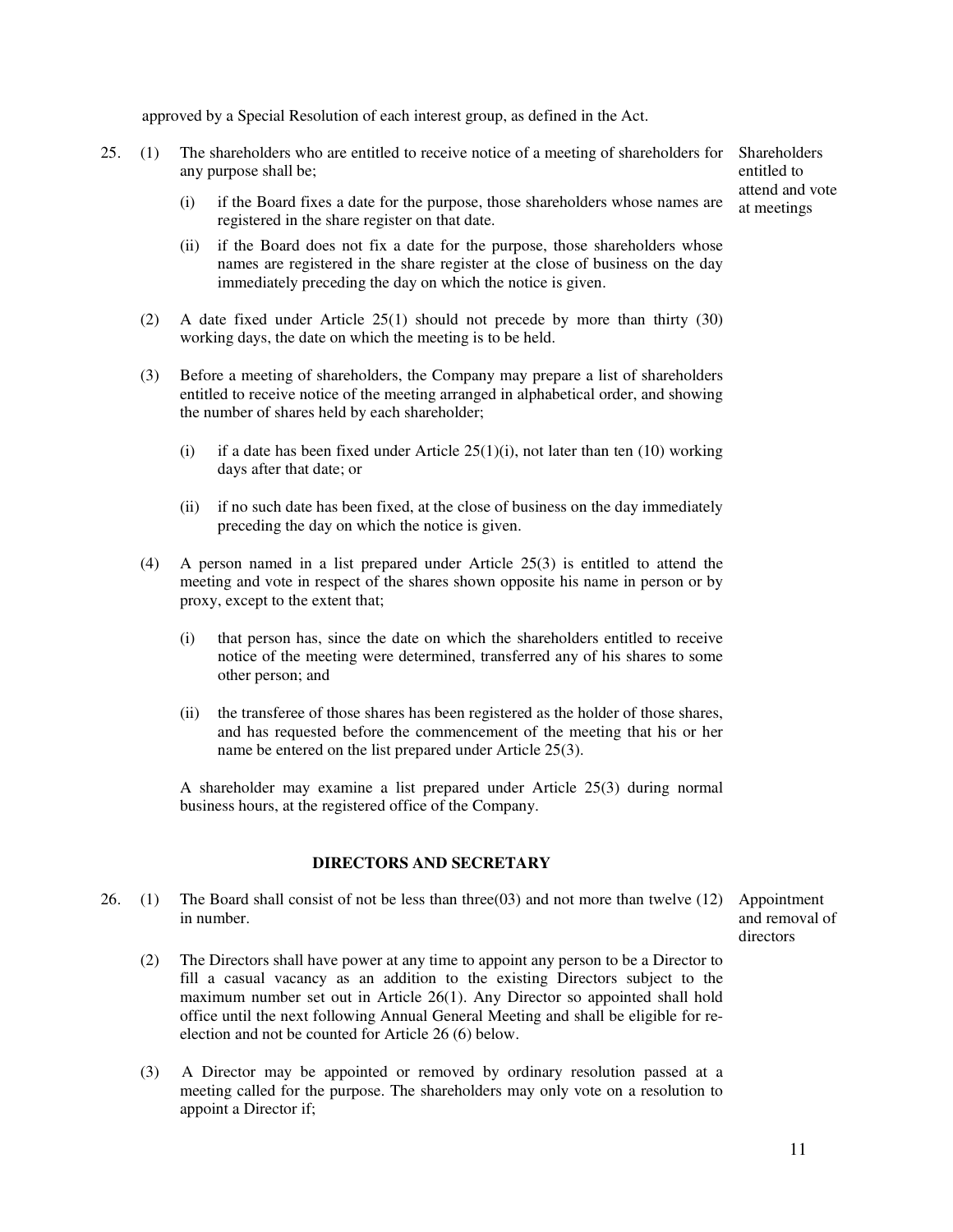- (i) the resolution is for the appointment of one (01) Director; or
- (ii) the resolution is a single resolution for the appointment of two  $(02)$  or more persons as Directors, and a separate resolution that it be so voted on has first been passed without a vote being cast against it.
- (4) A Director may resign by delivering a signed written notice of resignation to the registered office of the Company. Subject to Section 208 of the Act, the notice is effective when it is received at the registered office or at any later time specified in the notice.
- (5) A Director vacates office if he;
	- (i) resigns in accordance with Article 26(4);
	- (ii) is removed from office in accordance with the provisions of the Act or these Articles;
	- (iii) becomes disqualified from being a director pursuant to Section 202 of the Act;
	- (iv) dies;
	- (v) vacates office pursuant to subsection (2) of Section 210 of the Act, on the ground of his age.
- (6) At each Annual General Meeting one third $(1/3<sup>rd</sup>)$  of the Directors for the time being shall be subject to retirement by rotation and shall retire from office. Provided however that the chairperson appointed to the office shall not, whilst holding that office, be subject to retirement by rotation or be taken into account in determining the Directors to retire in each year. A Director retiring at a meeting shall retain office until the close of the meeting including any adjournment thereof.
- (7) The Directors to retire at each Annual General Meeting shall be those Directors who, being subject to retirement by rotation, have been longest in office since their last election or appointment, but as between persons who became or were last re-elected Directors on the same day the Directors to retire shall (unless they otherwise agree among themselves) be determined by lot. A retiring Director shall be eligible for reelection.
- (8) The Company at the meeting at which a Director retires in the manner aforesaid shall fill the vacated office by electing a person thereto, and in default the retiring Director shall be deemed to have been re-elected unless;
	- (i) at such meeting it is expressly resolved not to fill such vacated office, or a resolution for the re-election of such Director is put to the meeting and lost; or
	- (ii) such Director has given notice in writing to the Company that he is unwilling to be re-elected or is over the age of seventy (70); or
	- (iii) the default is due to the contravention of the next following Article.

The Board shall have the power to authorize the payment and the entering into of any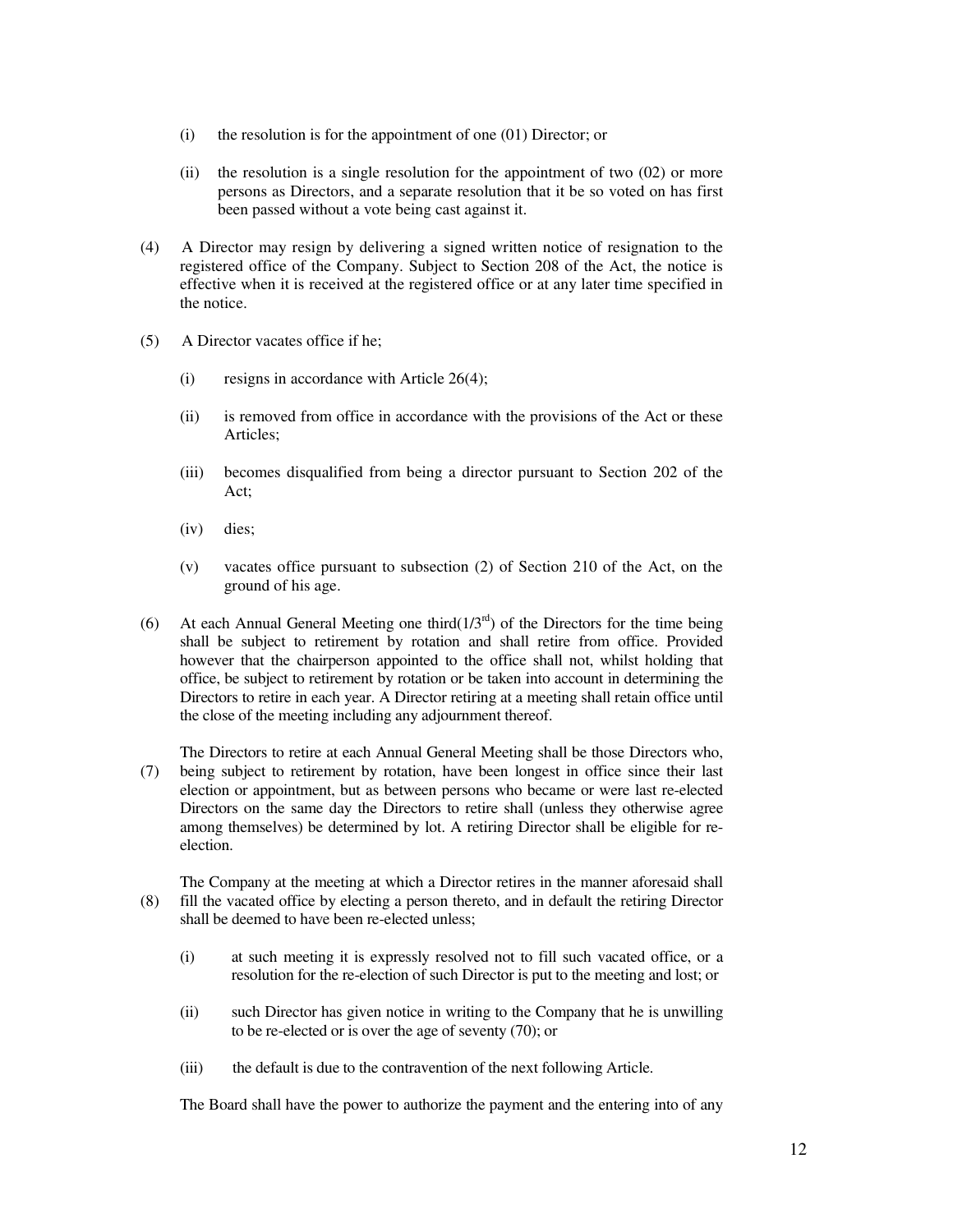(9) contract referred to in subsection (1) of Section 216 of the Act to remunerate, compensate or provide any benefit to a Director or former Director as provided for in the said Section.

- 27. (1) Subject to Article 27(4) which relates to major transactions, the business and affairs Power and of the Company shall be managed by or under the direction or supervision of the Board. The Board shall have all the powers necessary for managing and for directing and supervising the management of the business and affairs of the Company. duties of directors
	- (2) The Board may delegate to a committee of Directors or to a Director or employee or Attorney any of its powers subject to such restrictions referred to in Section 186 of the Act.
	- (3) The Directors have the duty set out in the Act, and in particular –
		- (i) each Director must act in good faith and in what he believes to be the best interest of the Company.
		- (ii) no Director shall act or agree to the Company acting, in a manner that contravenes any provisions of the Act or these Articles.
		- (iii) (a) shall not act in a manner which is reckless or grossly negligent.
			- (b) shall exercise the degree of skill and care that may reasonably be expected of a person of his knowledge and experience.
	- (4) (i) The Company shall not enter into any major transaction unless such transaction is;
		- (a) approved by Special Resolution;
		- (b) contingent on approval by Special Resolution;
		- (c) consented to in writing by all the shareholders of the Company; or
		- (d) a transaction which the Company is expressly authorised to enter into by a provision in its Articles, which was included in it at the time the Company was incorporated.
		- (ii) However, the above shall not apply to;
			- (a) a transaction under which the Company agrees to give a floating charge over all or any part of the property of the Company.
			- (b) a transaction entered in to by a receiver appointed pursuant to an instrument creating a floating charge over all or any part of the property.
			- (c) a transaction entered into by an administrator or liquidator of the Company.
		- (iii) A major transaction means :-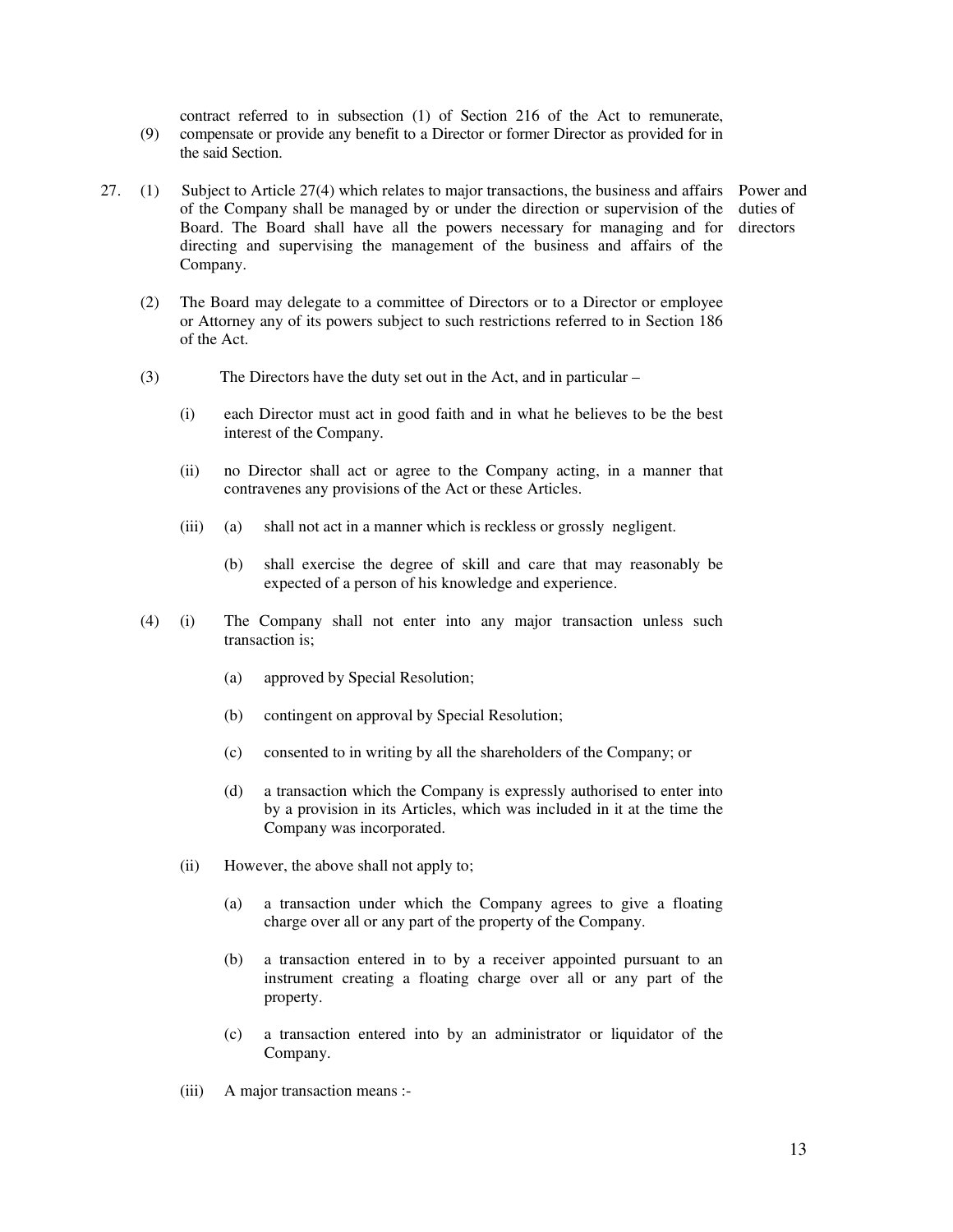- (a) the acquisition of or an agreement to acquire whether contingent or not, assets of a value which is greater than half the value of the assets of the Company before the acquisition;
- (b) the disposition or the agreement to dispose of, whether contingent or not, the whole or more than half the value of the assets of the Company;
- (c) a transaction which has or is likely to have the effect of the Company acquiring rights or interests or incurring obligations or liabilities of a value which is greater than half the value of the assets of the Company before acquisition;
- (d) a transaction or a series of related transactions which have the purpose or effect of substantially altering the nature of the business carried on by the Company.

Assets include property of any kind, whether corporeal or incorporeal.

- (5) If the Company is a wholly owned subsidiary of another company, a Director may act in a manner which he believes is in the interest of that other company even though it is not in the interest of the Company.
- 28. (1) A Director who is interested in a transaction to which the Company is a party must Interested disclose that interest in accordance with Section 192 of the Act. directors
	- (2) Subject to Article 28(3), a Director of the Company is interested in a transaction to which the Company is a party, if, and only if, the Director;
		- (i) is a party to or will or may derive a material financial benefit from the transaction;
		- (ii) has a material financial interest in another party to the transaction;
		- (iii) is a Director, officer or trustee of another party to, or person who will or may derive a material financial benefit from the transaction, not being a party or person that is;
			- (a) the Company's holding company, being a holding company of which the Company is a wholly-owned subsidiary;
			- (b) a wholly-owned subsidiary of the Company; or
			- (c) a wholly subsidiary of a holding company of which the Company is also a wholly-owned subsidiary;
		- (iv) is the parent, child or spouse of another party to or person who will or may derive a material financial benefit from the transaction; or
		- (v) is otherwise directly or indirectly materially, interested in the transaction.
	- (3) A Director of the Company is not interested in a transaction to which the Company is a party, if the transaction comprises only the giving by the Company of security to a third party which has no connection with the Director, at the request of the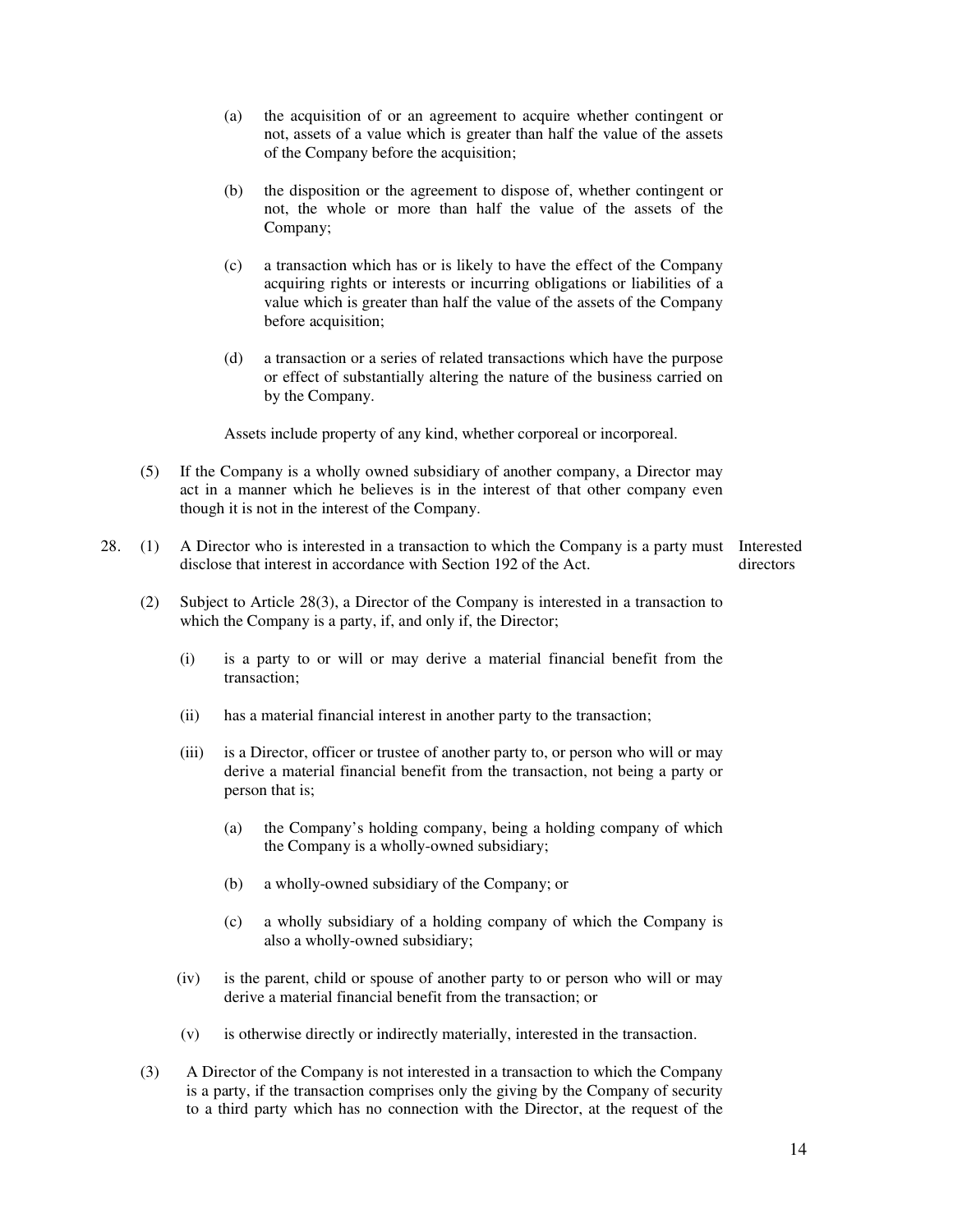third party, in respect of a debt or obligation of the Company for which the Director or another person has personally assumed responsibility in whole or in part, under a guarantee, indemnity or by the deposit of a security.

- (4) A Director of the Company who is interested in a transaction entered into or to be entered into by the Company, may;
	- (i) vote on a matter relating to the transaction;
	- (ii) attend a meeting of Directors at which a matter relating to the transaction arises and be included among the Directors present at the meeting for the purpose of a quorum;
	- (iii) sign a document relating to the transaction on behalf of the Company; and
	- (iv) do any other thing in his capacity as a Director in relation to the transaction, as if he were not interested in the transaction.
- (5) A Director of the Company who has information in his capacity as a Director or Confidential employee of the Company which would not otherwise be available to him, must Information not disclose that information to any person or make use of or act on the information, except;
	- (i) for the purposes of the Company;
	- (ii) as required by law; or
	- (iii) in accordance with Article 28(6).
	- (6) A Director of the Company may disclose, make use of or act on information if;
		- (i) the Director is first authorized to do so by the Board under Article  $28(7)$ ; and
		- (ii) particulars of the authorization are entered in the interests register.
	- (7) The Board may authorize a Director to disclose, make use of or act on information, if it is satisfied that to do so will not be likely to prejudice the Company.
	- (8) A Director must disclose all dealings in shares of the Company in which he has a relevant interest, in accordance with Sections 198, 199 and 200 of the Act.
	- (9) The Board may approve;
		- (i) the payment of any remuneration and/or the provision of other benefits by the Company to a Director for services as Director or for services rendered to the Company in any other capacity,
		- (ii) the payment by the Company to a Director or a former Director of compensation for loss of office,
		- (iii) the entering into of a contract to do any of the above,

if the Board is satisfied that to do so is fair to the Company.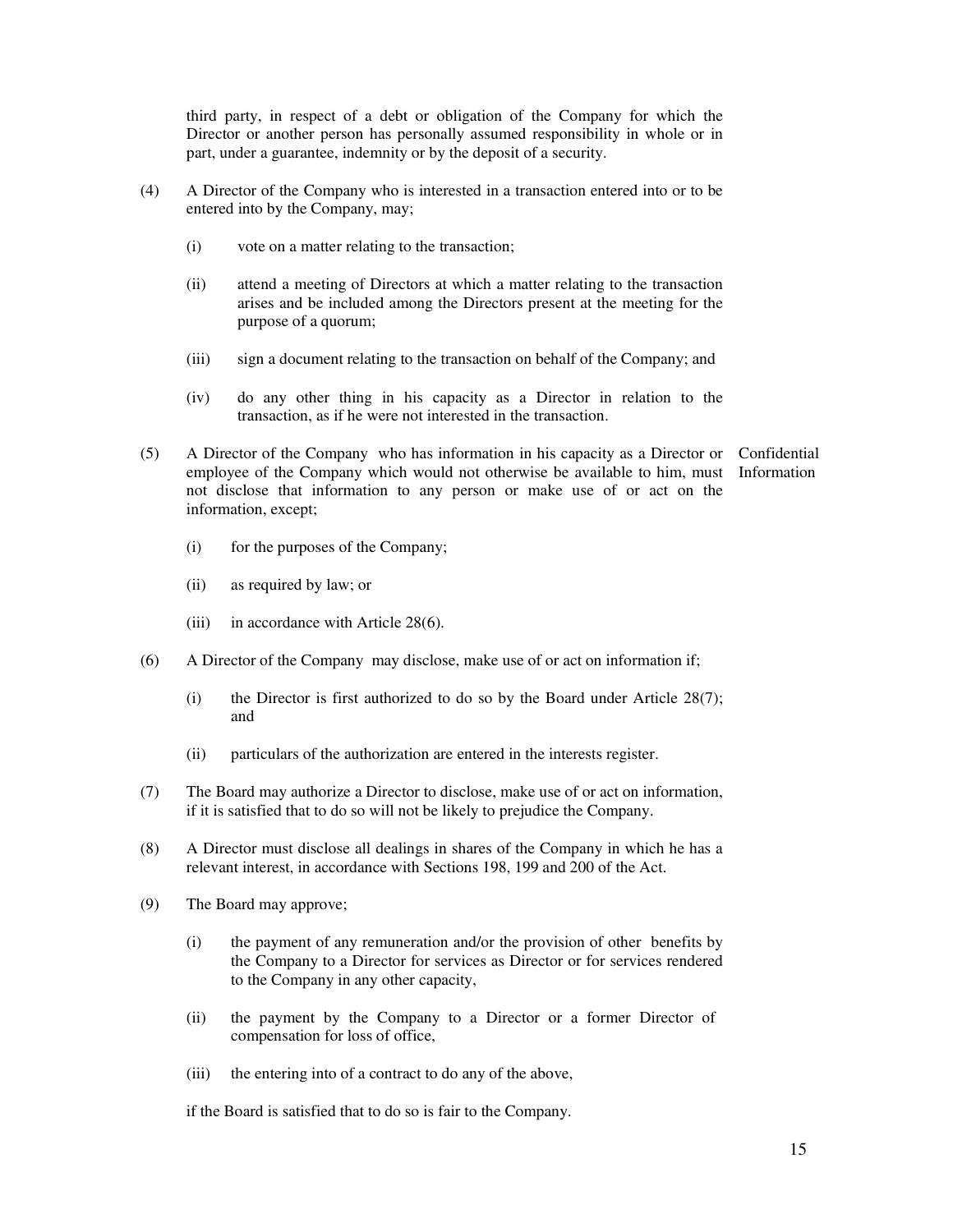|     | (10) | The Company may by ordinary resolution also vote extra remuneration and/or<br>other benefits to the Directors or to any Director as may be recommended by the<br>Board for the performance of extra services to the Company.                                                         |                       |
|-----|------|--------------------------------------------------------------------------------------------------------------------------------------------------------------------------------------------------------------------------------------------------------------------------------------|-----------------------|
|     | (11) | The Directors shall also be entitled to be repaid all traveling, hotel or other<br>expenses properly incurred by them in or with a view to the performance of their<br>duties including attendance at Board Meetings.                                                                |                       |
|     | (12) | Nothing in these Articles shall prevent the payment to a Director of any further<br>remuneration for services performed by him by virtue of any other office or<br>position held by him in conjunction with his directorship.                                                        |                       |
| 29. |      | A meeting of Directors may determine its own procedure, to the extent that it is not<br>governed by these Articles.                                                                                                                                                                  |                       |
| 30. | (1)  | The Directors may elect one of their number to be the chairperson of the Board<br>and may determine the period for which the chairperson is to hold office.                                                                                                                          | Chairperson           |
|     | (2)  | If no chairperson is elected or if at a meeting of the Board the chairperson is not<br>present within five $(05)$ minutes after the time appointed for the commencement of<br>the meeting, the Directors present may choose one of their number to be<br>chairperson of the meeting. |                       |
| 31. | (1)  | A Director or the secretary may convene a meeting of the Board by giving notice<br>in accordance with this Article.                                                                                                                                                                  | Notice of<br>meeting  |
|     | (2)  | Not less than twenty-four (24) hours' notice of a meeting of the Board must be<br>given to every Director who is in Sri Lanka.                                                                                                                                                       |                       |
|     | (3)  | An irregularity in the notice of a meeting is waived if all Directors entitled to<br>receive notice of the meeting attend the meeting without protest as to the<br>irregularity or if all Directors entitled to receive notice of the meeting agree to the<br>waiver.                |                       |
| 32. |      | A meeting of the Board may be held either;                                                                                                                                                                                                                                           | Methods of<br>holding |
|     | (1)  | by a number of the Directors who constitute a quorum being assembled together at<br>the place, date and time appointed for the meeting; or                                                                                                                                           | meetings              |
|     | (2)  | by means of audio or audio and visual communication by which all Directors<br>participating and constituting a quorum can simultaneously hear each other or hear<br>and see each other throughout the meeting.                                                                       |                       |
| 33. | (1)  | A quorum for a meeting of the Board shall be three (03) Directors.                                                                                                                                                                                                                   | Quorum                |
|     | (2)  | No business may be transacted at a meeting of Directors if a quorum is not present.                                                                                                                                                                                                  |                       |
| 34. | (1)  | Every Director has one (01) vote.                                                                                                                                                                                                                                                    | Voting                |
|     | (2)  | The chairperson has a casting vote.                                                                                                                                                                                                                                                  |                       |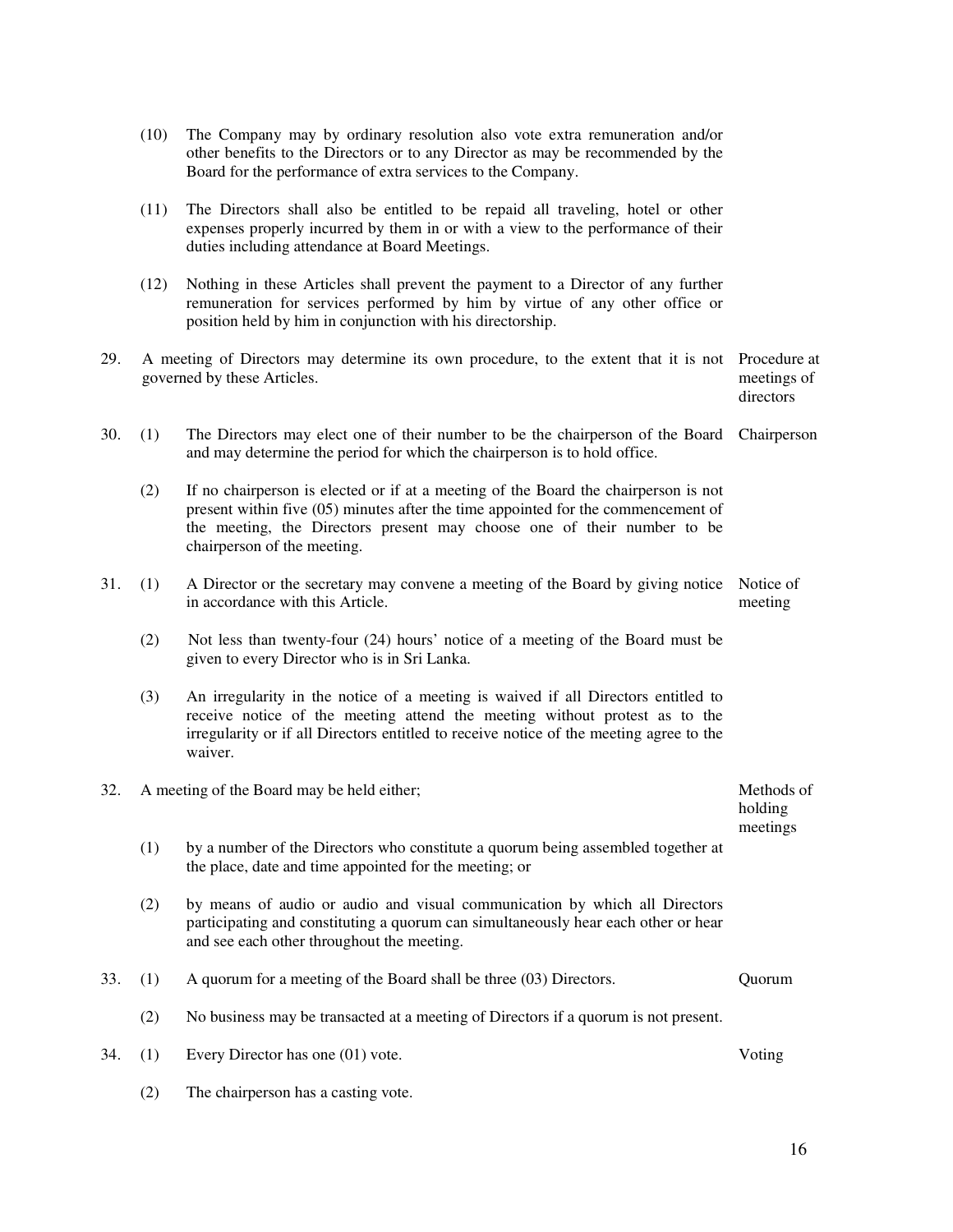- (3) A resolution of the Board is passed if it is agreed to by all Directors present without dissent or if a majority of the votes cast on it are in favour of it.
- 35. (1) The Board must ensure that minutes are kept of all proceedings at meetings of the Minutes Board.
	- (2) Minutes which have been signed by the chairperson of the meeting at which the proceedings were held, or by the chairperson of the next succeeding meeting, shall be *prima facie* evidence of the proceedings.
- 36. (1) A resolution in writing signed or assented to by all the Directors entitled to receive Unanimous notice of a board meeting, is as valid and effective as if it had been passed at a resolution meeting of the Board duly convened and held.
	- (2) Any such resolution may consist of several documents (including facsimile or other similar means of communication) in like form, each signed or assented to by one or more Directors.
	- (3) A copy of any such resolution must be entered in the minute book of board proceedings.
- 37. (1) The Board may from time to time appoint a Director as Managing Director for such period and on such terms as it thinks fit.

Managing director and other executive directors

- (2) Subject to the terms of a Managing Director's appointment, the Board may at any time cancel an appointment of a Director as Managing Director.
- (3) A Director who holds office as Managing Director ceases to hold office as Managing Director, if he ceases to be a Director of the Company.
- (4) The Managing Director shall be paid such remuneration as may be agreed between him and the Board. His remuneration may be by way of salary, commission, participation in profits or any combination of these methods or any other method of fixing remuneration.
- (5) The Board may delegate to the Managing Director, subject to any conditions or restrictions which they consider appropriate, any of their powers which can be lawfully delegated. Any such delegation may at any time be withdrawn or varied by the Board. The delegation of a power of the Board to the Managing Director does not prevent the exercise of the power by the Board, unless the terms of the delegation expressly provide otherwise.
- (6) A Director other than the Managing Director who is employed by the Company shall be an executive director and paid such remuneration as may be agreed to between him and the Board. His remuneration may be by way of salary, commission, participation in profits or any combination of these methods or any other method of fixing remuneration.
- (7) (i) Any Director who is abroad or is about to go abroad may at any time by notice Alternate in writing left at the office appoint any person approved by the Board to be an Directors alternate director of the Company to act in his place during the absence abroad and the following provisions of this Article shall apply to any person so appointed.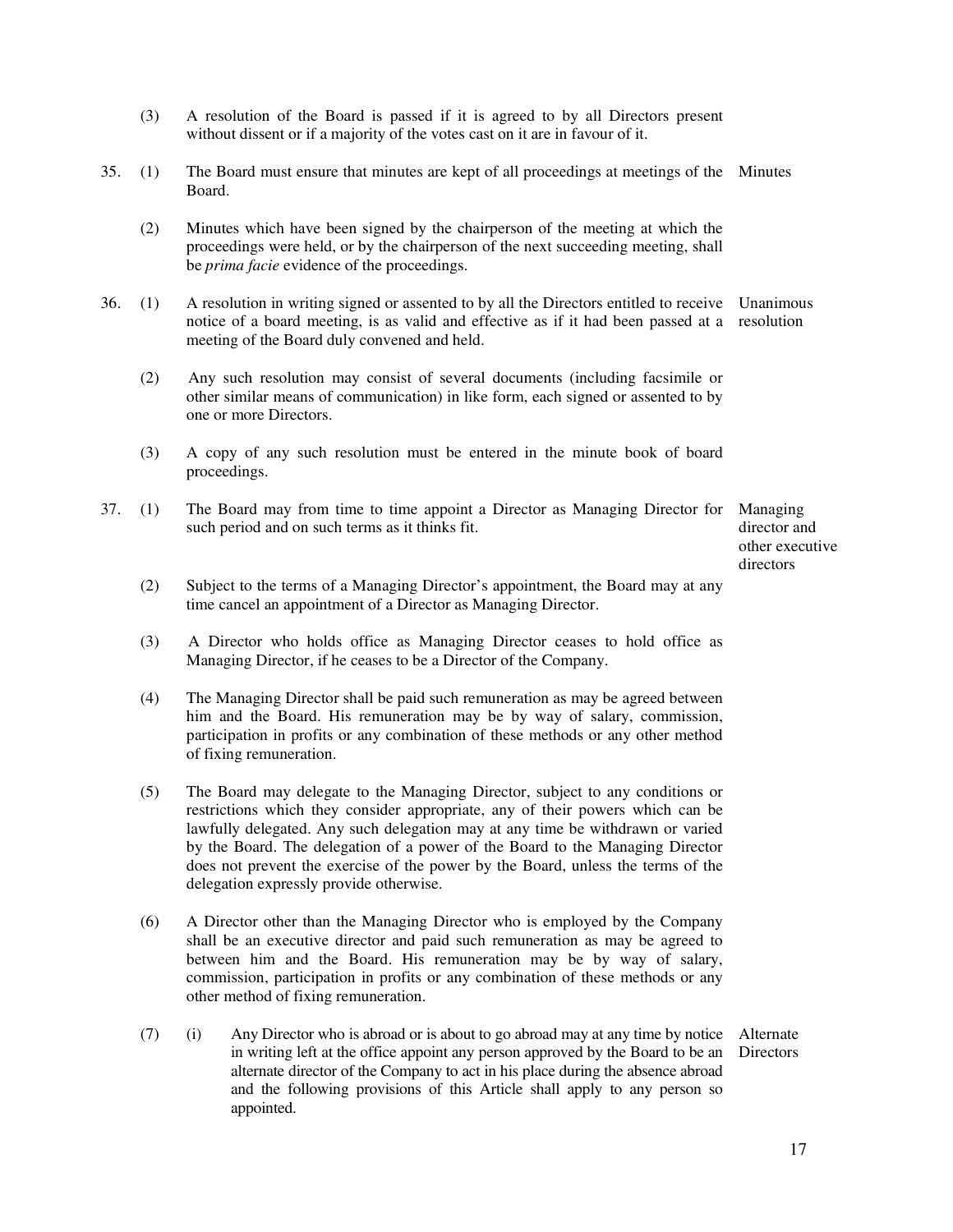- (ii) A person appointed to be an alternate director shall not in respect of such appointment be entitled to receive any remuneration from the Company nor be required to hold any share qualification but the Board may repay an alternate director who is not a Director in his own right such reasonable expenses as he may incur in attending and returning from meetings of the Board which he is entitled to attend or as he may otherwise properly incur in or about the business of the Company or may pay such allowances as they may think proper in respect of these expenses.
- (iii) An alternate director shall (on his giving an address for such notice to be served upon him) be entitled to receive notices of all meetings of the Board and to attend and vote as director at any such meeting at which the Director appointing him is not personally present and generally to perform all the functions of his appointor as a Director in the absence of such appointor.
- (iv) An alternate director may be appointed for a specified period or until the happening of a specified event but he shall ipso facto cease to be an alternate director in any of the following events, that is to say;
	- (a) upon the return to Sri Lanka of the Director in whose place he was appointed as an alternate if the appointment was for the purpose of acting as a Director during the appointor's absence abroad;
	- (b) if the Director in whose place he was appointed an alternate ceases for any reason to be a director;
	- (c) if the alternate director shall have a receiving order made against him or compounds with his creditors or is adjudicated an insolvent;
	- (d) if the alternate director be lunatic or becomes of unsound mind;
	- (e) if the appointment of the alternate director is revoked by his appointor by a notice in writing left at the office;
	- (f) if the Board resolve that the appointment of the alternate director be terminated provided that such termination shall not take effect until the expiration of thirty (30) days after the date of the resolution of the Board;
	- (g) is disqualified by the Act or any other statute.
- (v) A Director shall not vote on the question of the approval of an alternate director to act for him or on the question of the termination of the appointment of such an alternate director under sub-paragraph (f) of the last foregoing subclause (iv) of this Article and if he does so his vote shall not be counted.

#### 38. (1) The Company must at all times have a Secretary. Secretary

- 
- (2) The Board may appoint the Secretary for such term and on such conditions as it thinks fit. The remuneration of the Secretary shall be determined by the Board.
- (3) The Board may remove the Secretary.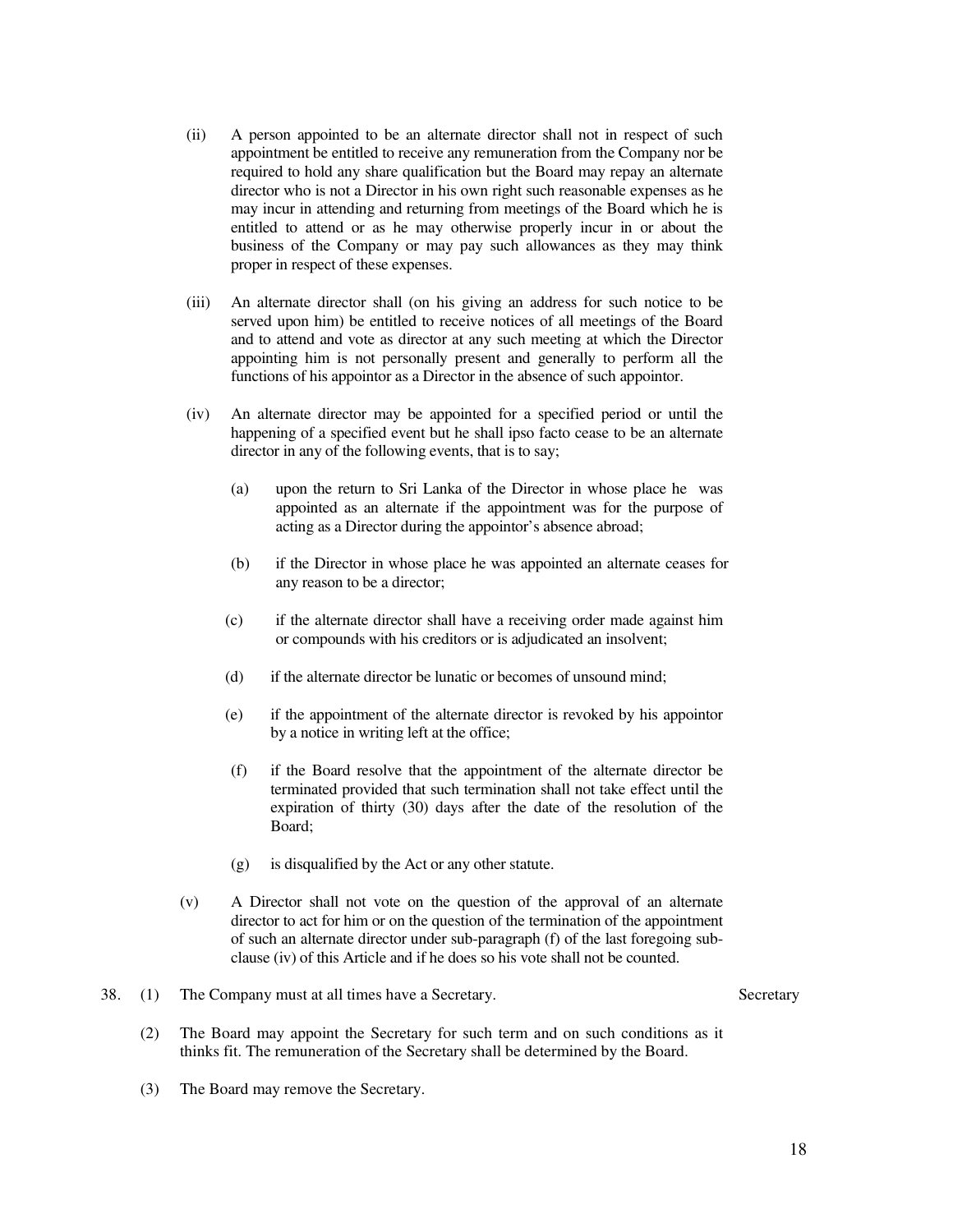- (4) The Secretary may not be;
	- (i) the sole director of the Company; or
	- (ii) a corporation, the sole director of which is the sole director of the Company.
- (5) Where the Act or these Articles require something to be done by a Director and the Secretary, it is not satisfied by the same person doing that thing acting in both capacities.

#### **DISTRIBUTION AND RESERVES**

- 39. (1) The Company may make distributions to shareholders in accordance with Section Distributions 56 of the Act. Subject to Article 39(2), every distribution (other than a distribution on a purchase of its own shares) must be approved by the Board and by an ordinary resolution of shareholders.
	- (2) The Board may from time to time approve the payment of an interim dividend to shareholders, where that appears to be justified by the Company's profits, without the need for approval by an ordinary resolution of shareholders.
	- (3) The Board must prior to authorizing a distribution;
		- (i) be satisfied that the Company will immediately after the distribution is made under Articles 39(1) or 39(2) above, satisfy the solvency test;
		- (ii) ensure the Directors who vote in favour of the distribution must sign a certificate of solvency that in their opinion the Company will satisfy the solvency test immediately after the distribution is made; and
		- (iii) obtain a certificate of solvency from the auditors.
	- (4) The Company is deemed to have satisfied the solvency test if;
		- (i) it is able to pay its debts as they fall due in the normal course of business; and
		- (ii) the value of its assets is greater than the sum of the value of its liabilities and its stated capital.
	- (5) Before the Directors make any distributions, they may set aside, out of the profits of the Company, such sum as they think proper as a reserve fund or funds.
	- (6) Subject to the provisions of Article 39(3), the Board may authorize a distribution by way of a dividend to be paid to the shareholders according to their rights and interests in the profits and may fix the time for payment.
	- (7) Any dividend or interim dividend which may be authorized by the Directors, may be paid by means of cash or by the distribution of specific assets and, in particular, of paid-up shares, debentures or debenture stock of the Company or of any other company or in *specie* or in any one or more of such ways and where any difficulty arises in regard to the distribution, they may settle the same as they think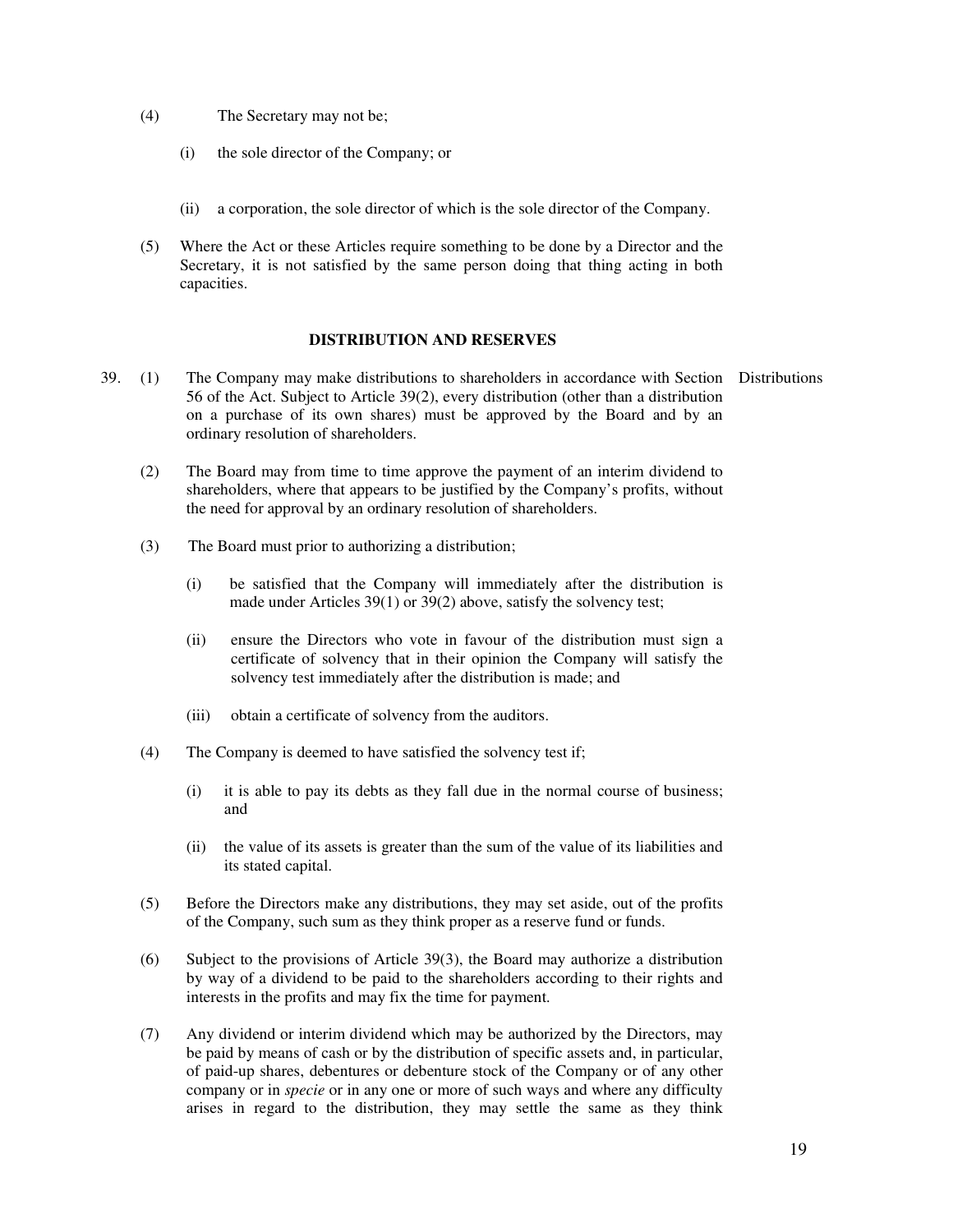expedient and in particular may fix the value for distribution of such specific assets or any part thereof and may determine that cash payments shall be made to any member upon the footing of the value so fixed in order to adjust the rights of all parties and may vest any such specific assets in trustees upon such trusts for the persons entitled to the dividend as may seem expedient to the Board.

- (8) No shareholder shall be entitled to receive payment of any dividend or any allotment and issue of shares credited as fully paid up in respect of his shares whilst any moneys may be due or owing from him (whether alone or jointly with any other person) to the Company in respect of such share or shares or otherwise howsoever.
- (9) No dividend shall bear interest against the Company.
- (10) The Directors may deduct from the dividend payable to any shareholder all sums of money due from him (whether alone or jointly with any other person) to the Company and notwithstanding that such sums shall not be payable until after the date when such dividend is payable.
- (11) Unless otherwise directed any dividend may be paid by cheque or warrant sent by post to the registered address of the shareholder entitled thereto or, in the case of joint-holders, to the registered address of the joint-holder whose name stands first on the register in respect of the joint-holding but the Company shall not be liable or responsible for the loss of any such cheque or dividend warrant sent through the post.
- (12) All dividends unclaimed for one (01) year after having been declared may be invested or otherwise made use of by the Board for the benefit of the Company until claimed and the Company shall not be constituted a trustee in respect thereof. All dividends unclaimed for six (06) years after having been declared shall be forfeited and shall revert to the Company.
- (13) Every dividend payable in respect of any share held by several persons jointly may be paid to and an effectual receipt given by, any one (01) of such persons.

### **ACCOUNTS AND AUDIT**

| 40. | (1) |       | The Board must ensure that the Company keeps accounting records which;                                      | Accounting<br>records,<br>financial<br>statements,<br>audit etc. |
|-----|-----|-------|-------------------------------------------------------------------------------------------------------------|------------------------------------------------------------------|
|     |     | (i)   | correctly record and explain the Company's transactions;                                                    |                                                                  |
|     |     | (ii)  | will at any time enable the financial position of the Company to be<br>determined with reasonable accuracy; |                                                                  |
|     |     | (iii) | will enable the Board to prepare, financial statements in<br>accordance<br>with the Act; and                |                                                                  |
|     |     | (iv)  | will enable the financial statements of the Company to be readily and<br>properly audited.                  |                                                                  |

(2) The accounting records must comply with subsection (2) of Section 148 of the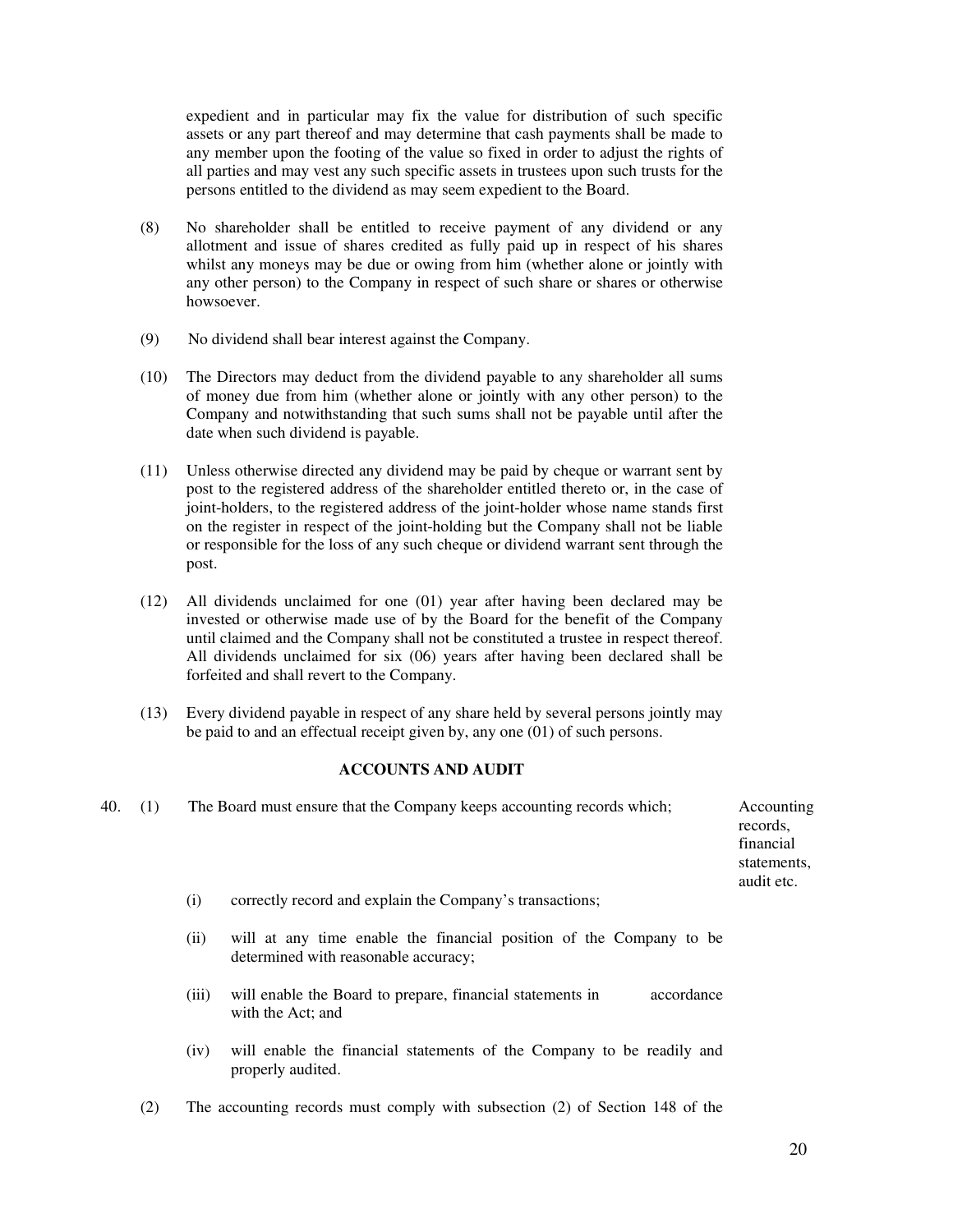Act.

- (3) The Board shall ensure that within six (06) months after the balance sheet date of the Company, financial statements which comply with Section 151 of the Act (and if applicable, group financial statements which comply with Section 153 of the Act) are completed in relation to that balance sheet date and are dated and signed on behalf of the Board by two (02) Directors or if the Company has only one (01) Director, by that Director and certified by the person responsible for the preparation of the financial statements.
- (4) At every Annual General Meeting, the Company must appoint an auditor for the following year in accordance with Section 154 of the Act. An auditor who is appointed at an Annual General Meeting is deemed to be reappointed at the following Annual General Meeting, unless;
	- (i) he is not qualified for re-appointment;
	- (ii) the Company resolves at that meeting to appoint another person in his place; or
	- (iii) the auditor has given notice to the Company that he does not wish to be reappointed.
- (5) The Board must within six (06) months after the balance sheet date of the Company, prepare an annual report on the affairs of the Company during the accounting period ending on that date which complies with Section 168 of the Act. The Board must send a copy of the annual report to every shareholder not less than fifteen (15) working days before the date fixed for holding the Annual General Meeting of shareholders.

### **LIQUIDATION AND REMOVAL FROM THE REGISTER**

- 41. The shareholders may resolve to wind up the Company voluntarily by Special Resolution. Resolution to
- 42. (1) The surplus assets of the Company available for distribution to shareholders after all creditors of the Company have been paid, shall be distributed in proportion to the number of shares held by each shareholder, subject to the terms of issue of any shares.
	- (2) The liquidator may with the approval of a Special Resolution, divide the surplus assets of the Company among the shareholders in kind. For this purpose he may set such value as he considers fair on any property to be divided, and may determine how the division will be carried out as between the shareholders or different classes of shareholders.

# **MISCELLANEOUS**

- 43. (1) The Company must keep at its registered office or at some other place notice of which has been given to the Registrar in accordance with subsection (4) of Section 116 of the Act, the following documents; Documents to be kept by company
	- (i) the certificate of incorporation and the articles of the Company;
	- (ii) minutes of all meetings and resolutions of shareholders within the last ten

appoint liquidator Distribution of surplus assets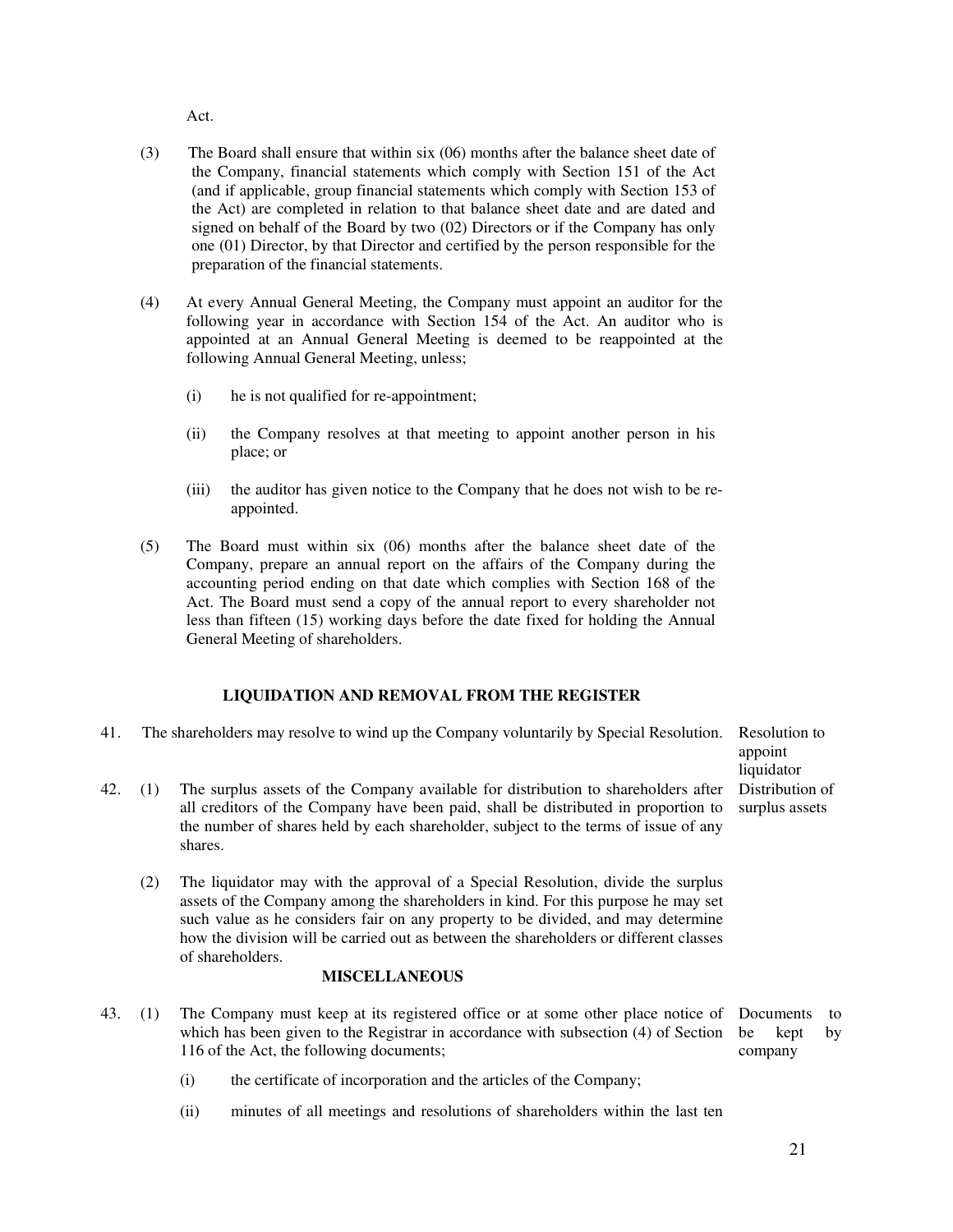(10) years;

- (iii) an interests register;
- (iv) minutes of all meetings and resolutions of Directors and Directors' committees within the last ten (10) years;
- (v) certificates given by Directors under the Act within the last ten (10) years;
- (vi) the register of Directors and secretaries required to be kept under Section 223 of the Act;
- (vii) copies of all written communication to all shareholders or all holders of the same class of shares during the last ten (10) years, including annual reports prepared under Article 40(5);
- (viii) copies of all financial statements and group financial statements required to be completed under the Act for the last ten (10) completed accounting periods of the Company;
- (ix) the copies of instruments creating or evidencing charges and the Register of Charges required to be kept under Sections 109 and 110 of the Act;
- (x) the share register required to be kept under Section 123 of the Act; and
- (xi) the accounting records required by Section 148 of the Act for the current accounting period and for the last ten (10) completed accounting periods of the Company.
- (2) The references in Article 43(1) to "ten years" and to "ten completed accounting periods" shall include such lesser periods as the Registrar of Companies may approve, by notice in writing to the Company.
- 44. (1) The Directors of the Company are entitled to have access to the Company's records Rights of in accordance with Section 118 of the Act.

directors and shareholders to documents etc.

- (2) A shareholder of the Company is entitled to inspect the following documents with written notice to the Company :-
	- (i) Minutes of all meetings and resolutions of shareholders;
	- (ii) Copies of written communications to all shareholders or to all holders of a class of shares during the preceding ten (10) years, including annual reports, financial statements, and group financial statements;
	- (iii) Certificates issued by Directors under the Act;
	- (iv) The interests register of the Company;
	- (v) However,
		- (a) The documents shall be available for inspection at the place at which the Company's records are kept between the hours of 9.00 a.m and 4.00 p.m on each working day during the inspection period.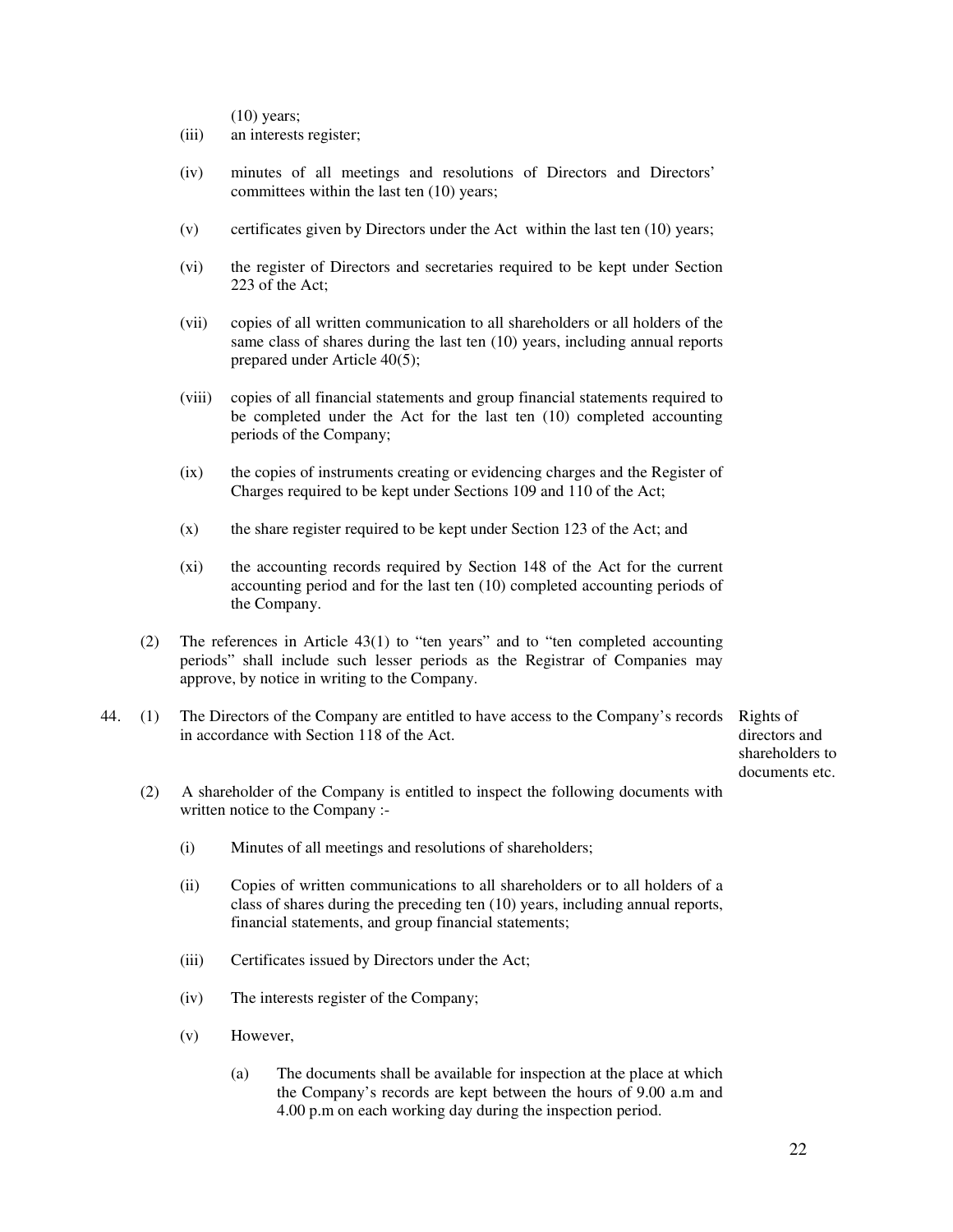(b) A document of which the certified copy has been provided to the person or shareholder concerned without charge need not be made available for inspection.

 The "inspection period" referred to above means the period commencing on the third  $(3<sup>rd</sup>)$  working day after the day on which the notice of intention to inspect is served on the Company by the shareholder concerned and ending on the eighth  $(8<sup>th</sup>)$  working day after the day of service.

- (3) A shareholder is also entitled to require copies of or extracts from any document which he may inspect, within five (05) working days of making a request in writing for the copy or extract, on payment of any reasonable copying and administration fee determined by the Company. The fee may be determined by any Director or by the Secretary, subject to any directions from the Board.
- 45. The Company may enter into any transaction or contract by the signature of a single Director provided such director is authorized by the Board to enter into such transaction or contract on behalf of the Company.
- 46. (1) The Company may change its name by Special Resolution in accordance with Name of Section 8 of the Act. company
	- (2) The Board may change the registered office of the Company from time to time.
- 47. (1) Where the Company is required to send any document to a shareholder or to give Notices notice of any matter to a shareholder, it shall be sufficient for the Company to send the document or notice to the registered address of the shareholder by ordinary post. Any document or notice so sent is deemed to have been received by the shareholder within three (03) working days of the posting of a properly addressed and prepaid letter containing the document or notice.
	- (2) A shareholder whose registered address is outside Sri Lanka may give notice to the Company of an address in Sri Lanka to which all documents and notices are to be sent, and the Company shall treat that address as the registered address of the shareholder for all purposes.
	- (3) A document may be sent or notice given by the Company to the joint holders of a share, by giving the notice to the holder first named on the share register in respect of the share.
	- (4) Where a shareholder has died or has become bankrupt or insolvent, the Company may continue to send all notices and documents in respect of his shares addressed to him at his registered address, notwithstanding that some other person has by reason of the death, bankruptcy or insolvency, become entitled to those shares, or may send any notice or document to an address to which that other person requests the Company to send such notices.
	- (5) A copy of every notice or document sent to all shareholders must be sent to the auditor of the Company.
	- (6) Any notice required to be given by the Company to a shareholder or any of them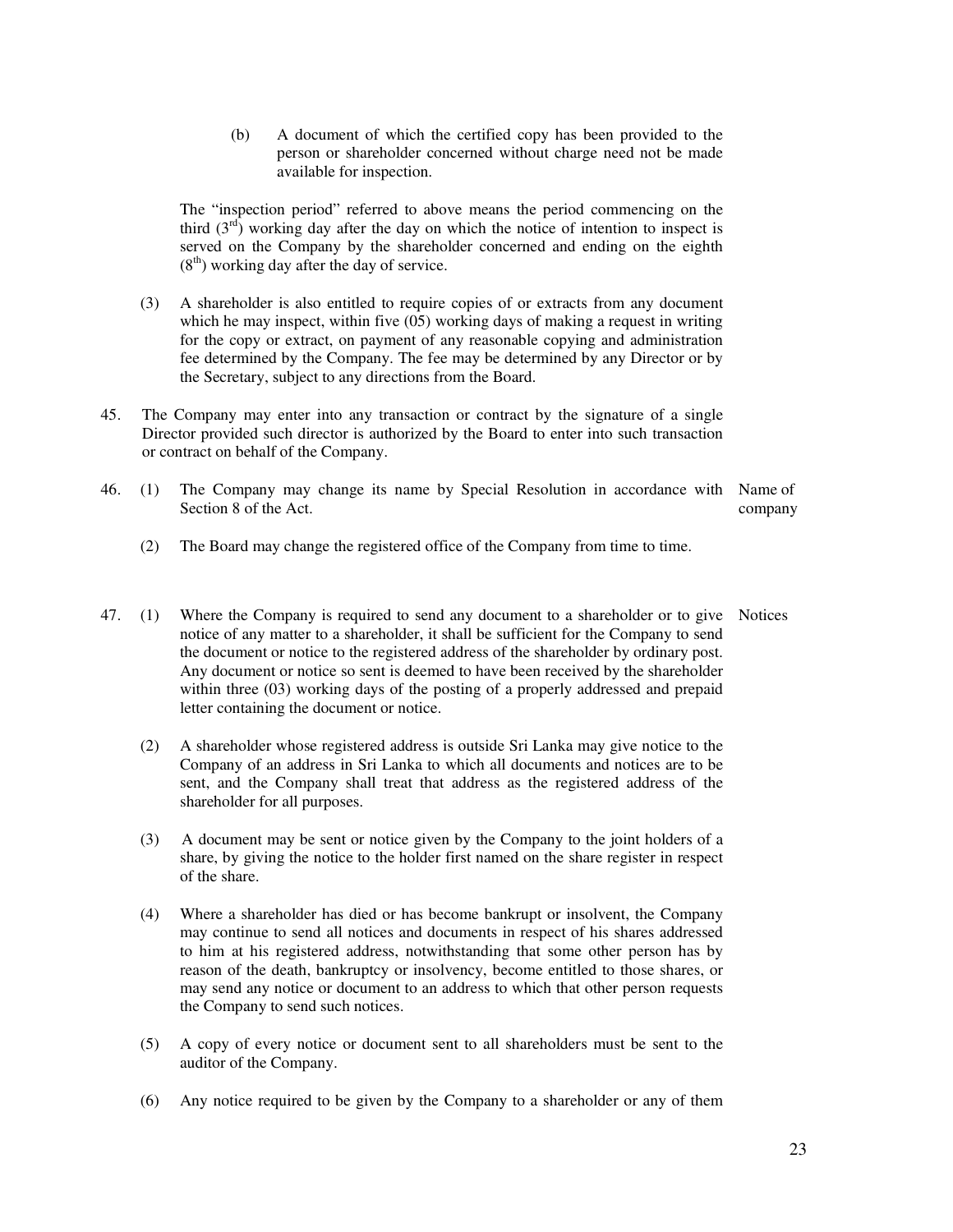and not expressly provided for by these Presents, shall be sufficiently given if given by advertisement. Any notice required to be or which may be given by advertisement shall unless otherwise required by the Act be published in Sinhala, Tamil and English national daily newspapers.

- 48. (1) (i) The Company may, indemnify a Director or employee of the Company or a Insurance and related company, for any costs incurred by him in any proceeding: indemnity
	- (a) that relates to liability for any act or omission in his capacity as a Director or employee;
	- (b) in which judgment is given in his favour or in which he is acquitted or which is discontinued or in which he is granted relief under Section 526 of the Act.
	- (ii) The Company may, indemnify a Director or employee of the Company or a related Company in respect of :-
		- (a) liability to pay any person other than the Company or a related Company, for any act or omission in his capacity as a Director or employee.
		- (b) costs incurred by that Director or employee in defending or settling any claim or proceeding relating to such liability not being criminal liability or in the case of a Director, liability in respect of a breach of the duty specified in Section 187 of the Act.
	- (iii) The Company may with the prior approval of the Board, effect insurance for a Director or employee of the Company or a related Company in respect of :-
		- (a) liability not being criminal liability, for any act or omission in his capacity as a Director or employee;
		- (b) costs incurred by that Director or employee in defending or settling any claim or proceeding relating to such liability; or
		- (c) costs incurred by that Director or employee in defending any criminal proceedings in which he is acquitted.
	- (2) The Company may indemnify every Director, auditor and Secretary of the Company for the time being against any costs incurred in the course of defending any proceeding that relates to any act or omission in his capacity as Director, auditor or Secretary, in which judgment is given in his favour or in which, he is acquitted or which is discontinued.
	- (3) The Company may indemnify a Director or employee in circumstances where Article 48(1) does not apply, to the extent permitted by subsection (3) of Section 218 of the Act, if the Board considers it appropriate to do so.
- 49. Notwithstanding anything to the contrary contained in the Articles of Association of the Company, so long as the Company is listed on the Colombo Stock Exchange, the Company shall comply with the Rules of the Colombo Stock Exchange and the